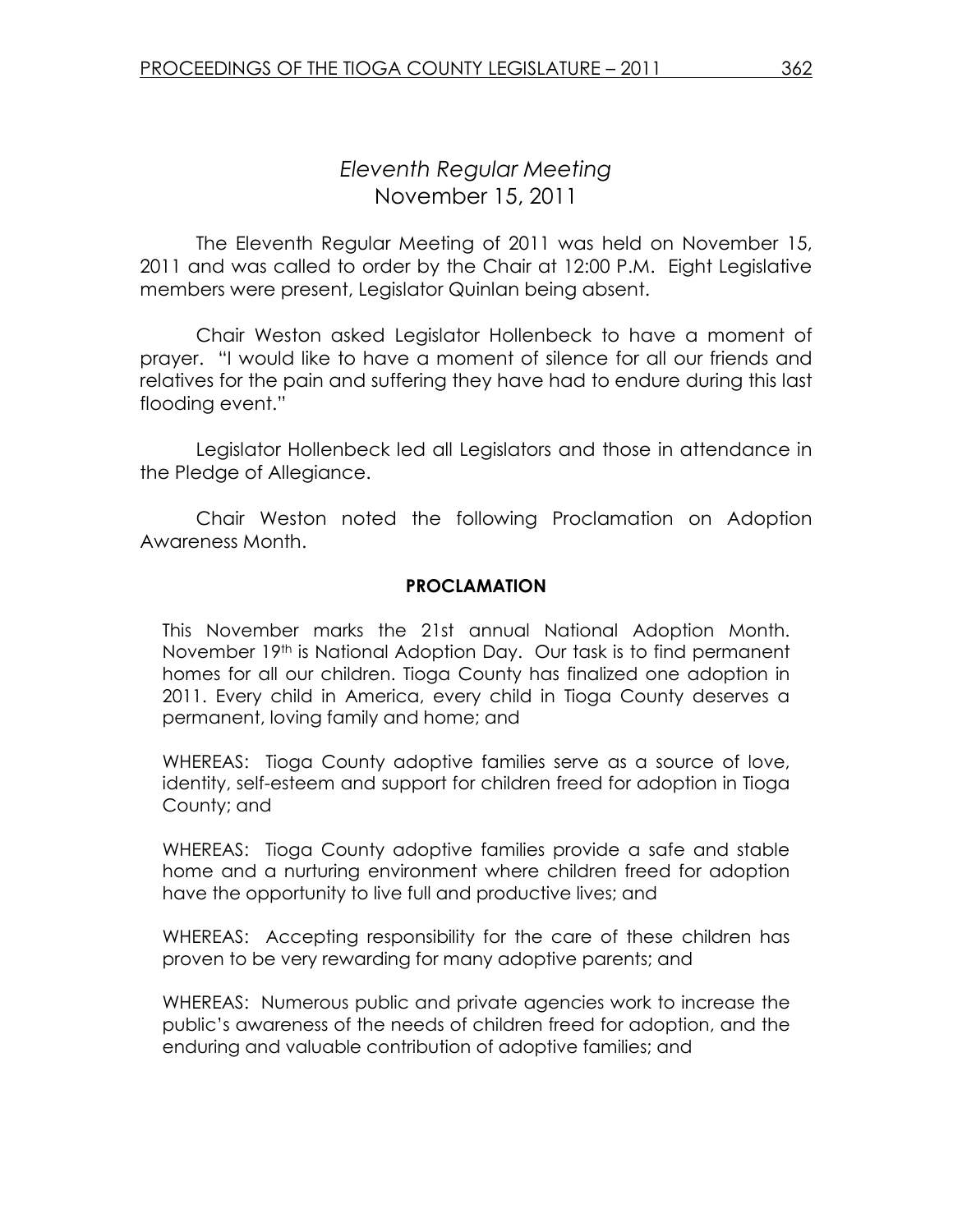WHEREAS: It is appropriate to recognize all those in Tioga County who work together on the behalf of children freed for adoption; the adoptive families and the professional staff dedicated to ensuring these children become members of a stable and loving family; now therefore

THE TIOGA COUNTY LEGISLATURE does hereby Proclaim November as

#### ADOPTION AWARENESS MONTH

in Tioga County and call upon all citizens, community agencies, religious organizations, medical facilities and businesses to increase their participation in our efforts to recognize adoptive families in Tioga County.

 Ron Keene had privilege of the floor. "Thank you Mr. Chairman and Legislators for letting me speak. I am here today with a purpose. I would like to ask you to please keep the transfer station open in Barton at least until the end of the year and maybe even longer. Please take this in consideration. On my way up here I observed cars out to the road waiting to get in to get rid of their bagged garbage. I would like to point out one thing that was mentioned at the Legislative Committee meeting last week wherein it was stated that none of our tax dollars went to the operation of solid waste disposal. I know this to be an incorrect statement. I have gone through your budgets all the way to 2005 and checked all revenues and figures.

"The Transfer Station was a losing proposition from day one when you took it over in 2005 and all the way up to current date. There has always been a big deficit all the way through, over 1 million each year appropriated and the real property taxes were charged the difference. They were only generating from \$596,000 on a good year in 2005 up to 2011 where it went down with the tipping fee of \$484,093 and the rest is being picked up by our tax dollars. Stating that none of our tax dollars was going into the operation of the Transfer Station is an incorrect statement. I wanted to make that clear and if I stand to be corrected feel free to tell me. I have researched this and checked it out. Thank you for your time."

 Chris Bonner had privilege of the floor. He spoke about the Presidency, jobs going overseas, definition of the United States, and the growing of Hemp.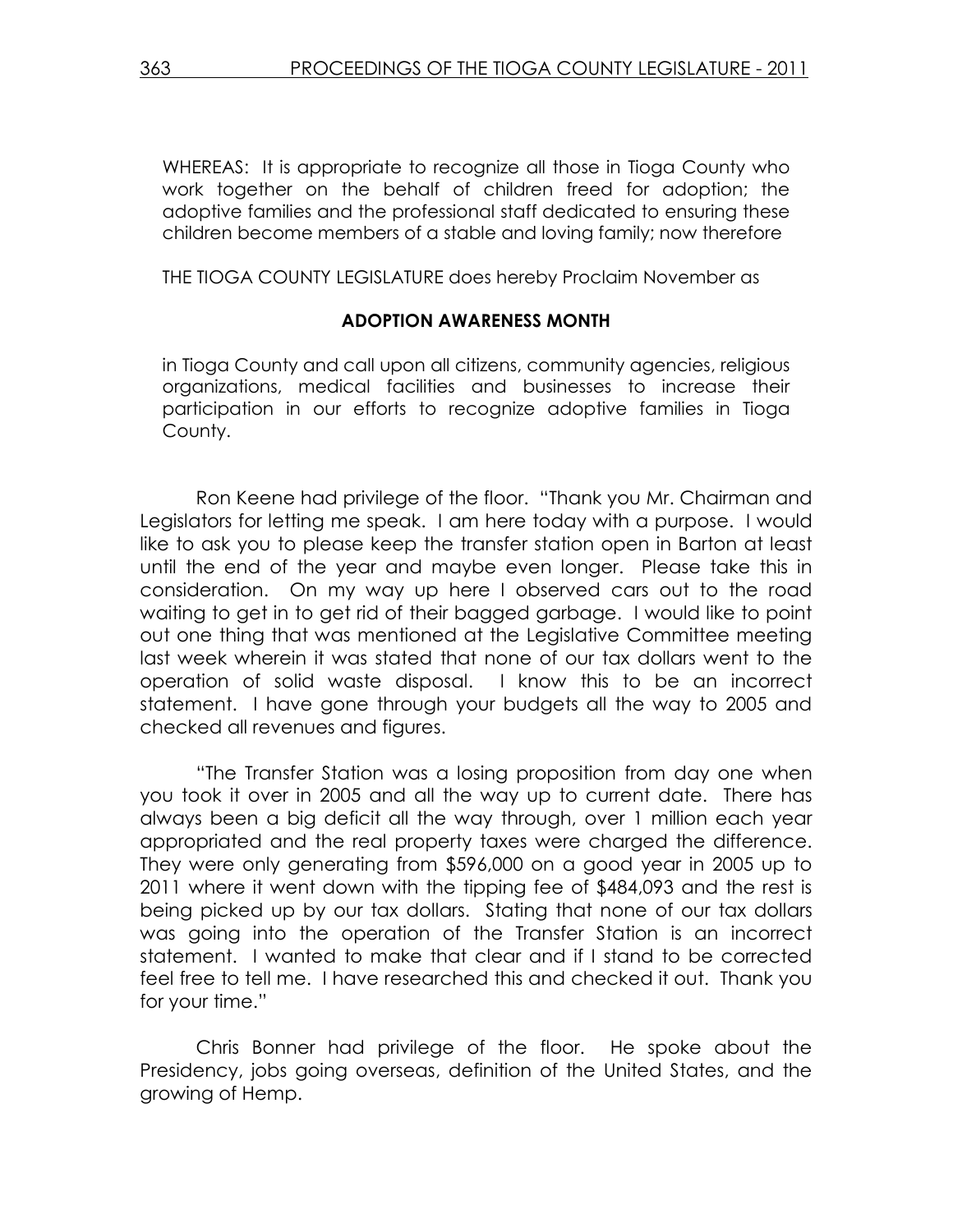| <u>Code</u> | <b>Description</b>                        | Equipment | <b>Expense</b> |
|-------------|-------------------------------------------|-----------|----------------|
| A1010       | Legislative Board                         |           | 1,046.61       |
| A1165       | <b>District Attorney</b>                  |           | 2,714.76       |
| A1172       | <b>Assigned Counsel</b>                   |           | 32,397.24      |
| A1185       | <b>Medical Examiners/Coroners</b>         |           | 152.02         |
| A1325       | Treasurer                                 |           | 21,312.43      |
| A1345       | Purchasing                                |           | 13.04          |
| A1355       | Assessments                               |           | 14,360.00      |
| A1364       | <b>Expense of County Owned Property</b>   |           | 40.84          |
| A1410       | <b>County Clerk</b>                       |           | 482.71         |
| A1411       | Department of Motor Vehicles              |           | 496.00         |
| A1420       | Law                                       |           | 2,595.52       |
| A1430       | Personnel                                 |           | 1,182.50       |
| A1450       | Elections                                 |           | 8,199.82       |
| A1460       | Records Management                        |           | 3,879.53       |
| A1460.41    | Records Management                        |           | 6,463.75       |
| A1490       | Public Works Administration               |           | 40.00          |
| A1620       | <b>Buildings</b>                          | 41.37     | 29,328.51      |
| A1621       | <b>Buildings</b>                          |           | 13,322.47      |
| A1680       | Information Technology                    |           | 9,642.17       |
| A2490       | Community College Tuition                 |           | 525,551.17     |
| A2960       | <b>Education Handicapped Children</b>     |           | 187, 177.64    |
| A3020       | Public Safety Comm E911 System            |           | 7,068.03       |
| A3110       | <b>Sheriff</b>                            |           | 17,642.34      |
| A3140       | Probation                                 |           | 309.43         |
| A3146       | Sex Offender Program                      |           | 8,766.67       |
| A3150       | Jail                                      |           | 41,643.18      |
| A3410       | Fire                                      |           | 6,194.93       |
| A3640       | <b>Emergency Mgmt Office</b>              |           | 555.91         |
| A3641       | <b>Emergency Mgmt Grant Program</b>       | 39.99     |                |
| A4010       | <b>Public Health Nursing</b>              |           | 31,767.42      |
| A4011       | <b>Public Health Administration</b>       |           | 6,777.29       |
| A4012       | <b>Public Health Education</b>            |           | 6,727.74       |
| A4042       | <b>Rabies Control</b>                     |           | 2,240.66       |
| A4044       | Early Intervention                        |           | 29,288.98      |
| A4053       | <b>Preventive/Primary Health Services</b> |           | 303.99         |
| A4054       | <b>Preventive Dental Services</b>         |           | 3,005.57       |
| A4064       | <b>Managed Care-Dental Services</b>       |           | 11,677.15      |
| A4070       | Disease Control                           |           | 8,520.88       |
| A4090       | <b>Environmental Health</b>               | 274.36    | 1,927.70       |

The list of audited bills was submitted and is summarized as follows: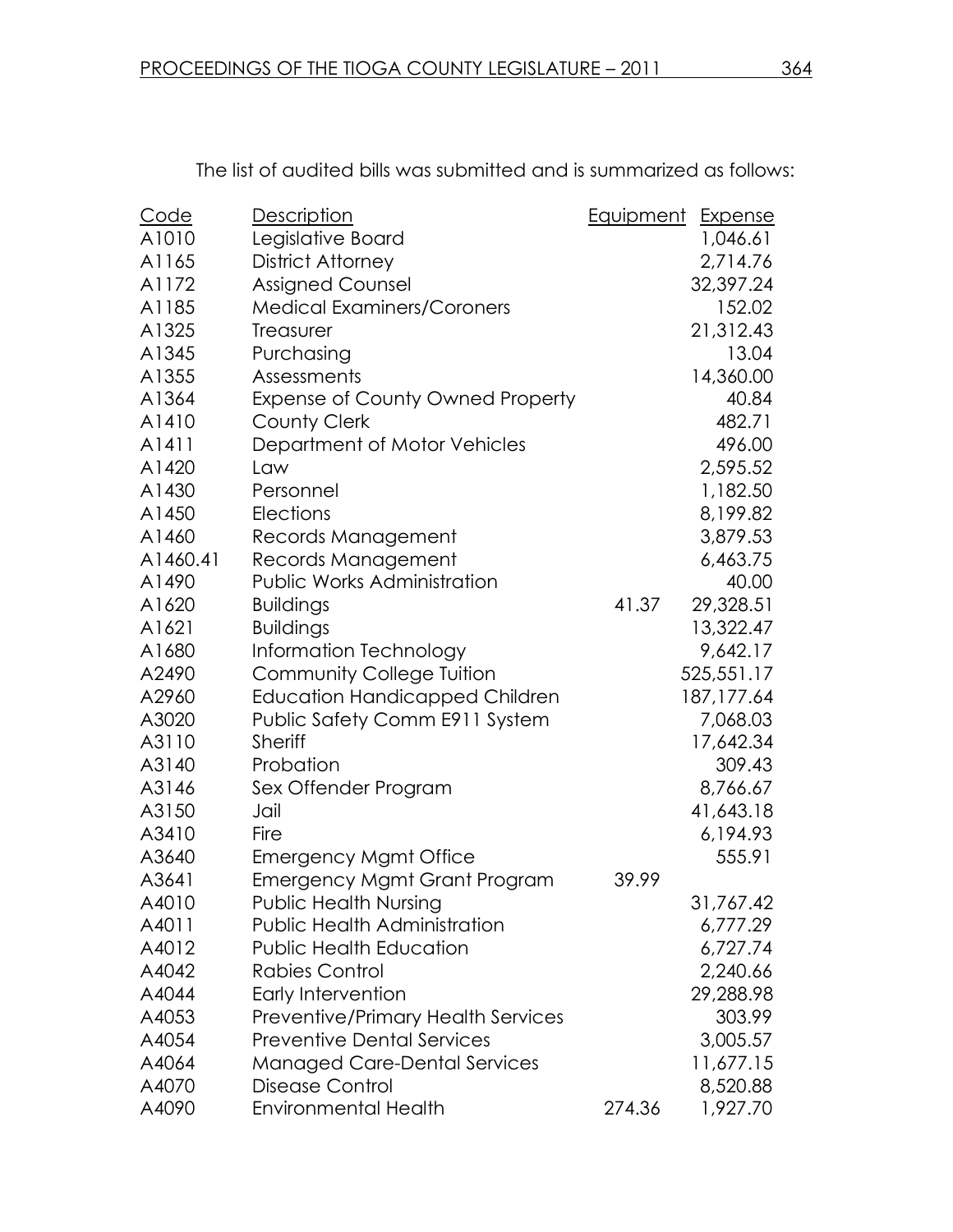| A4210                   | Alcohol and Drug Services              |        | 788.11       |
|-------------------------|----------------------------------------|--------|--------------|
| A4211                   | Council on Alcoholism                  |        | 26,247.32    |
| A4309                   | Mental Hygiene Co Admin                | 903.92 | 23,665.09    |
| A4310                   | <b>Mental Health Clinic</b>            |        | 7,365.56     |
| A4311                   | <b>Rehabilitation Support Services</b> |        | 3,706.44     |
| A4315                   | <b>Mental Retardation</b>              |        | 6,168.48     |
| A4320                   | <b>Crisis Intervention Services</b>    |        | 32,747.01    |
| A4321                   | Intensive Case Management              |        | 2,991.27     |
| A4333                   | Psycho Social Club                     |        | 26, 191. 78  |
| A5630                   | <b>Bus Operations</b>                  |        | 5,000.00     |
| A6010                   | Social Services Administration         |        | 146,002.28   |
| A6422                   | Economic Development                   |        | 238.06       |
| A6510                   | Veterans' Service                      |        | 1,410.88     |
| A6610                   | Sealer Weights/Measures                |        | 319.77       |
| A7310.41                | Youth Programs, Refundable             |        | 9,342.17     |
| A8020                   | Planning                               |        | 15.12        |
| A9060                   | <b>Health Insurance</b>                |        | 1,596.82     |
| <b>SOLID WASTE FUND</b> |                                        |        | 105,566.52   |
| <b>COUNTY ROAD FUND</b> |                                        |        | 43,353.82    |
|                         | <b>SPECIAL GRANT FUND</b>              |        | 749.86       |
|                         | <b>CONSOLIDATED HEALTH FUND</b>        |        | 104,792.95   |
| <b>CAPITAL FUND</b>     |                                        |        | 1,037,748.44 |
| <b>WORKERS' COMP</b>    |                                        |        | 1,636.00     |
|                         |                                        |        |              |

GRAND TOTAL \$2,633,719.99

Legislator Sauerbrey made a motion to approve the minutes of October 11, 2011, seconded by Legislator McEwen, and carried.

Committee meeting reports are on file in the Legislative Clerk's Office and may be procured there by any interested person.

 Legislator McEwen moved for the adoption of the following resolution, seconded by Legislator Monell.

| REFERRED TO:          | <b>FINANCE COMMITTEE</b>  |
|-----------------------|---------------------------|
| RESOLUTION NO. 218-11 | <b>SET PUBLIC HEARING</b> |
|                       | 2012 BUDGET               |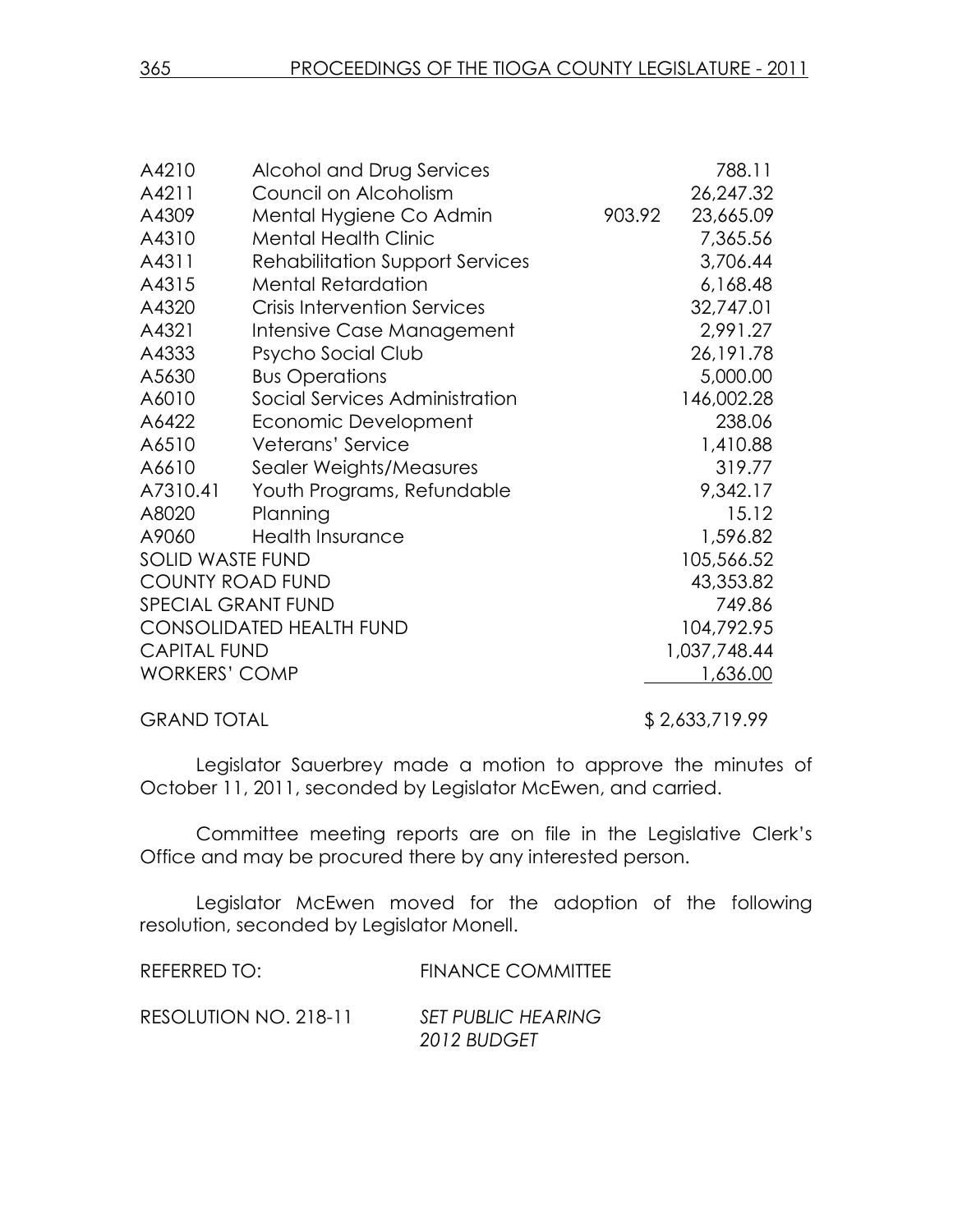RESOLVED: That the public hearing on the tentative Tioga County Budget for 2012 be held at 6:00 P.M., Tuesday, November 22, 2011 in the Edward D. Hubbard Auditorium of the County Office Building, 56 Main Street, Owego, New York 13827.

ROLL CALL VOTE

Yes – Legislators Hollenbeck, Huttleston, McEwen, Monell, Weston, Roberts, Sauerbrey, and Sullivan.

No –None.

Absent – Legislator Quinlan.

RESOLUTION ADOPTED.

 Legislator McEwen moved for the adoption of the following resolution, seconded by Legislator Monell.

REFERRED TO: LEGISLATIVE WORKSESSION

RESOLUTION NO. 219-11 ESTABLISH EQUALIZATION RATES

RESOLVED: That under the provisions of Section 804 of the Real Property Tax Law, equalization rates for the purpose of apportioning 2012County taxes among the several Towns are hereby established as follows:

| Town of Barton               | 100.00 |
|------------------------------|--------|
| Town of Berkshire            | 100.00 |
| Town of Candor               | 7.35   |
| <b>Town of Newark Valley</b> | 66.50  |
| <b>Town of Nichols</b>       | 28.00  |
| Town of Owego                | 81.00  |
| Town of Richford             | 100.00 |
| Town of Spencer              | 100.00 |
| Tioga of Tioga               | 7.50   |
|                              |        |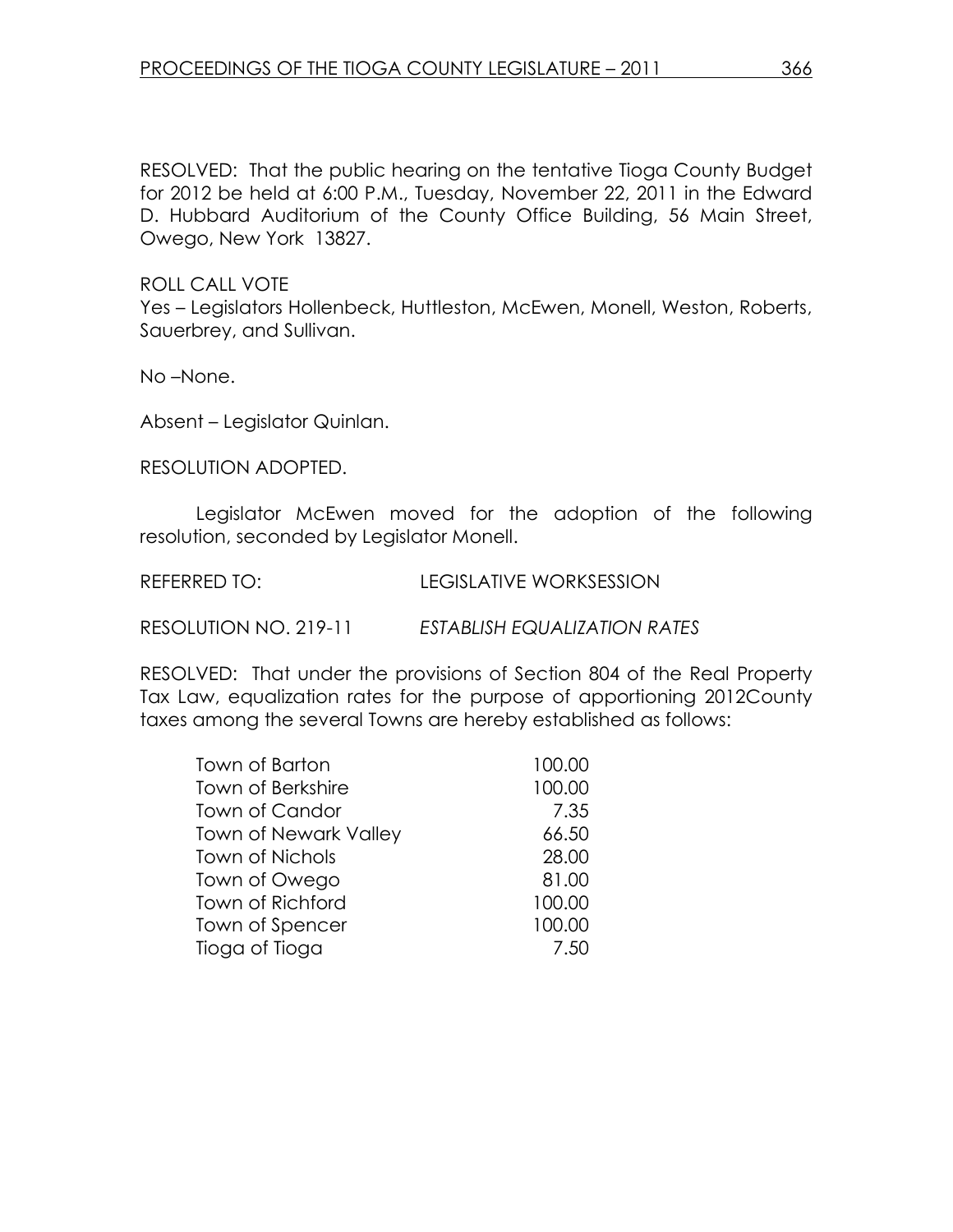ROLL CALL VOTE Yes – Legislators Hollenbeck, Huttleston, McEwen, Monell, Weston, Roberts, Sauerbrey, and Sullivan.

No –None.

Absent – Legislator Quinlan.

RESOLUTION ADOPTED.

 Legislator Hollenbeck moved for the adoption of the following resolution, seconded by Legislator Sauerbrey.

REFERRED TO: LEGISLATIVE WORKSESSION COMMITTEE

RESOLUTION NO. 220-11 CONFINEMENT OF DOGS FOR PROTECTION OF DEER

WHEREAS: The Tioga County Board of Legislators hereby determine that there is a possibility that the deer population in said County could suffer severe depredation due to the possibility of dogs attacking, chasing or worrying deer. That pursuant to the provisions of §122 of the Ag & Markets Law; it is

RESOLVED: That it is hereby ordered that all dogs within the County of Tioga shall be securely contained at all times from November 19, 2011 until April 15, 2012.

NOTICE of this order shall be published one time in the Morning Times and the Tioga County Courier, and a certified copy of this order shall be filed in the Office of the County Clerk and all Town Clerks and all Village Clerks in the County of Tioga.

All provisions set forth in said Agriculture and Markets Law §122 as to the destruction and seizure of any dog by any Dog Control Officer or Peace Officer, and civil penalty on the owner of the dog and all other provisions of said §122 are hereby adopted in this order.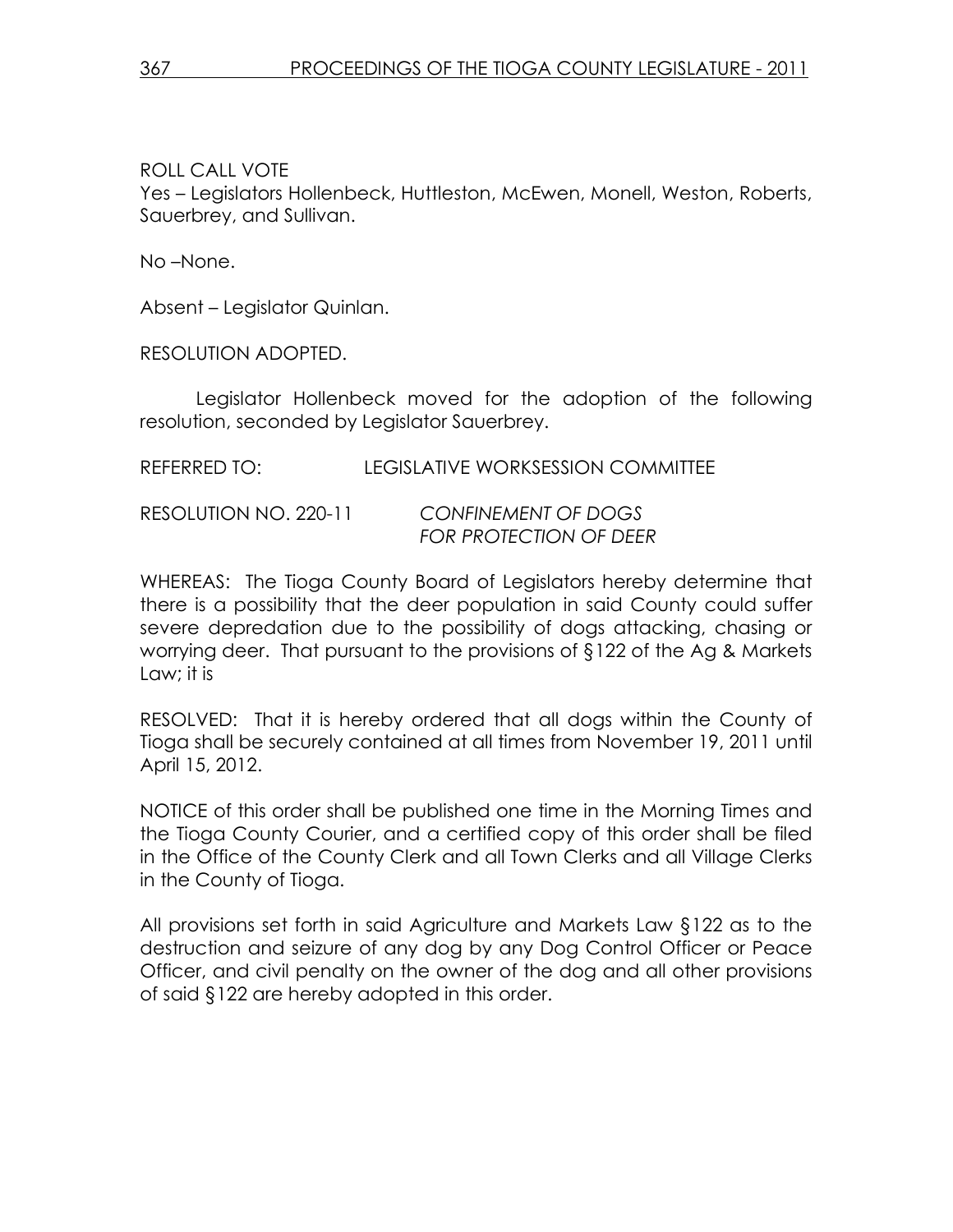ROLL CALL VOTE

Yes – Legislators Hollenbeck, Huttleston, McEwen, Monell, Weston, Roberts, and Sauerbrey.

No –Legislator Sullivan.

Absent – Legislator Quinlan.

RESOLUTION ADOPTED.

 Legislator McEwen moved for the adoption of the following resolution, seconded by Legislator Sullivan.

REFERRED TO: FINANCE COMMITTEE

RESOLUTION NO. 221-11 SUPREME COURT ORDER

TOWN OF OWEGO

WHEREAS: The Supreme Court of the State of New York has rendered an Order for Index Nos. 032409, 033458, 037737, 039367, and no. 040790, and Stipulation of Settlement, indicating refund amounts as decided by the parties involved, and filed on September 6, 2011, in answer to the petition between OCG Limited Partnership (property no. 839), and Owego Housing Development Fund Corporation (property no. 1403), and the Town of Owego; and

WHEREAS: The Stipulation agrees that the assessment for property no. 839, OCG Limited Partnership remains unchanged at the \$815,800 assessment for the assessment years 2004-2010; and

WHEREAS: The Court stipulation reduces the assessment of property no. 1403, Owego Housing Development Fund Corp, from \$1,109,400 to \$336,100 for the assessment years 2008-2010, and orders that a total refund of \$132,500 be issued as reimbursement to the petitioner; and

WHEREAS: The County of Tioga portion of said refund has been set at the amount of \$26,891.50; be it therefore

RESOLVED: That a refund of \$26,891.50 be issued to Owego Housing Development Fund Corporation by the County Treasurer; and be it further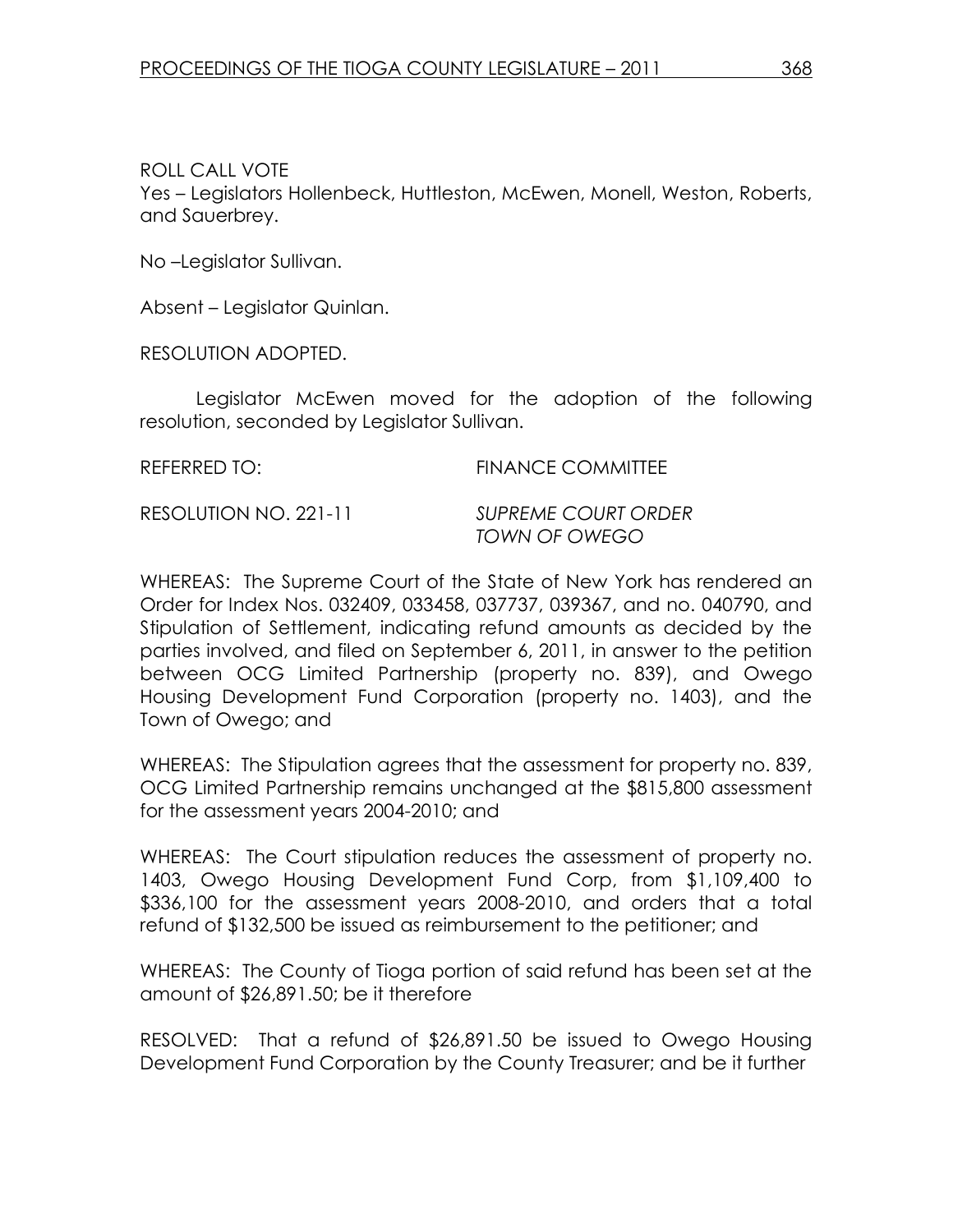RESOLVED: That the county amount of \$26,891.50 be charged to the proper accounts in the records of the County Treasurer

ROLL CALL VOTE

Yes – Legislators Hollenbeck, Huttleston, McEwen, Monell, Weston, Roberts, Sauerbrey, and Sullivan.

No –None.

Absent – Legislator Quinlan.

RESOLUTION ADOPTED.

 Legislator McEwen moved for the adoption of the following resolution, seconded by Legislator Sullivan.

| REFERRED TO:          | ADMINISTRATIVE SERVICES COMMITTEE<br>FINANCE/LEGAL COMMITTEE |
|-----------------------|--------------------------------------------------------------|
| RESOLUTION NO. 222–11 | <b>MORTGAGE TAX DISTRIBUTION</b>                             |

RESOLVED: That the mortgage tax report for the period April 1, 2011 to September 30, 2011 be and it hereby is accepted; further

RESOLVED: That the County Treasurer be authorized and directed to pay to the Supervisors of the several Towns and the Treasurers of the several Villages the amounts apportioned to them as follows:

| <b>Town of Barton</b>           | \$29,191.32 |
|---------------------------------|-------------|
| <b>Village of Waverly</b>       | 7,409.76    |
| <b>Town of Berkshire</b>        | 5,274.35    |
| Town of Candor                  | 16,530.81   |
| Village of Candor               | 928.99      |
| <b>Town of Newark Valley</b>    | 14,034.18   |
| <b>Village of Newark Valley</b> | 1,679.34    |
| <b>Town of Nichols</b>          | 6,643.23    |
| Village of Nichols              | 500.73      |
| Town of Owego                   | 85,627.42   |
| Village of Owego                | 6,388.56    |
| Town of Richford                | 4,748.77    |
| Town of Spencer                 | 9,996.12    |
| Village of Spencer              | 1,201.38    |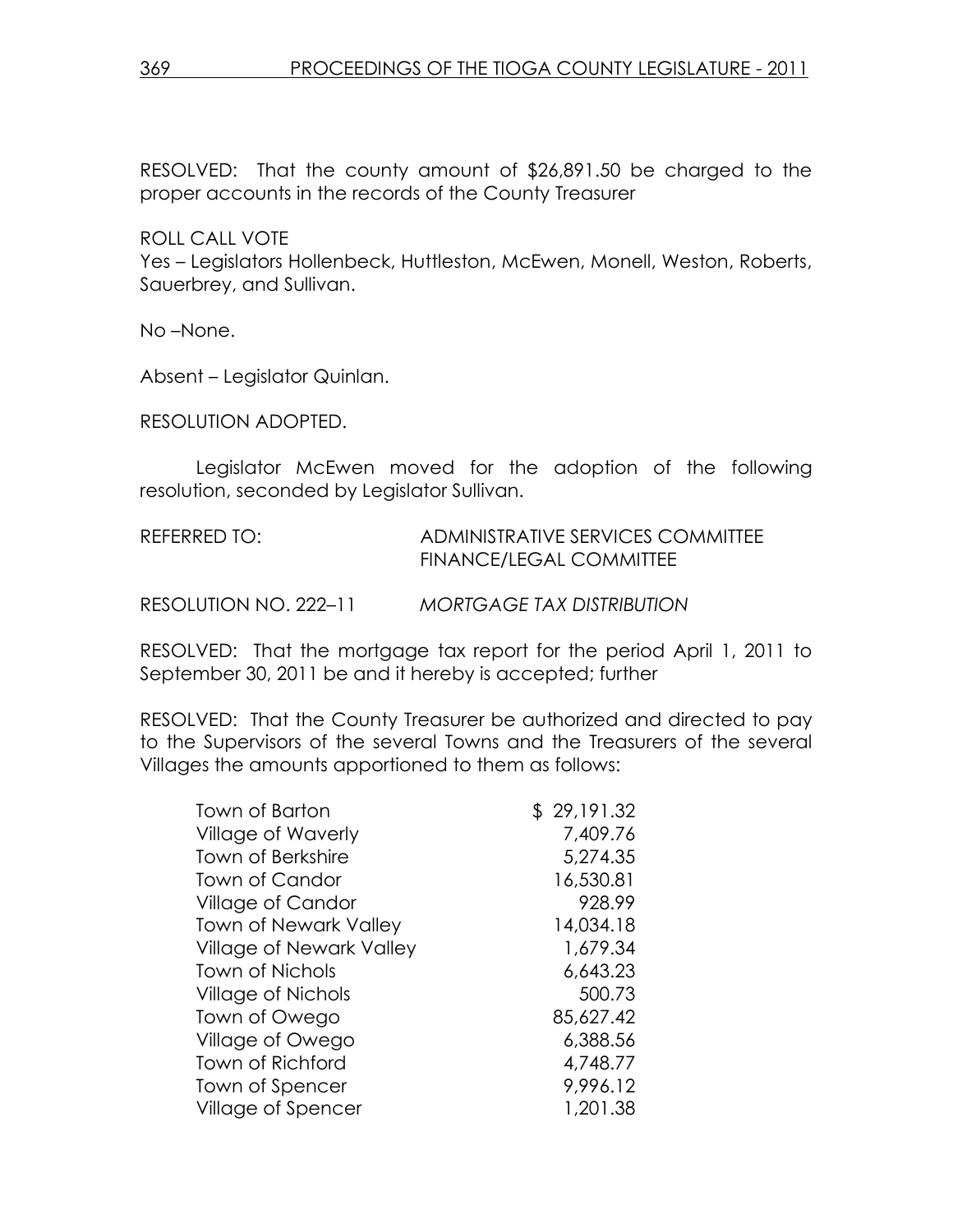| Town of Tioga |  |
|---------------|--|
|---------------|--|

10,493.23 \$200,648.19

ROLL CALL VOTE

Yes – Legislators Hollenbeck, Huttleston, McEwen, Monell, Weston, Roberts, Sauerbrey, and Sullivan.

No –None.

Absent – Legislator Quinlan.

RESOLUTION ADOPTED.

 Legislator Huttleston moved for the adoption of the following resolution, seconded by Legislator Hollenbeck.

REFERRED TO: HEALTH & HUMAN SERVICES COMMITTEE

RESOLUTION NO. 223-11 REAPPOINT MEMBER TO THE TIOGA COUNTY BOARD OF HEALTH

WHEREAS: Section 344 of the Public Health Law requires that members of the Board of Health shall serve six (6) year staggered terms; and

WHEREAS: The appointed term for Joseph Picco, DDS, on the Board of Health expires 12/31/11; and

WHEREAS: Joseph Picco, DDS, has agreed to serve for another term; therefore be it

RESOLVED: That Joseph Picco, DDS, be re-appointed to the Board of Health for a term of 1/1/12-12/31/17.

ROLL CALL VOTE Yes – Legislators Hollenbeck, Huttleston, McEwen, Monell, Weston, Roberts, Sauerbrey, and Sullivan.

No –None.

Absent – Legislator Quinlan.

RESOLUTION ADOPTED.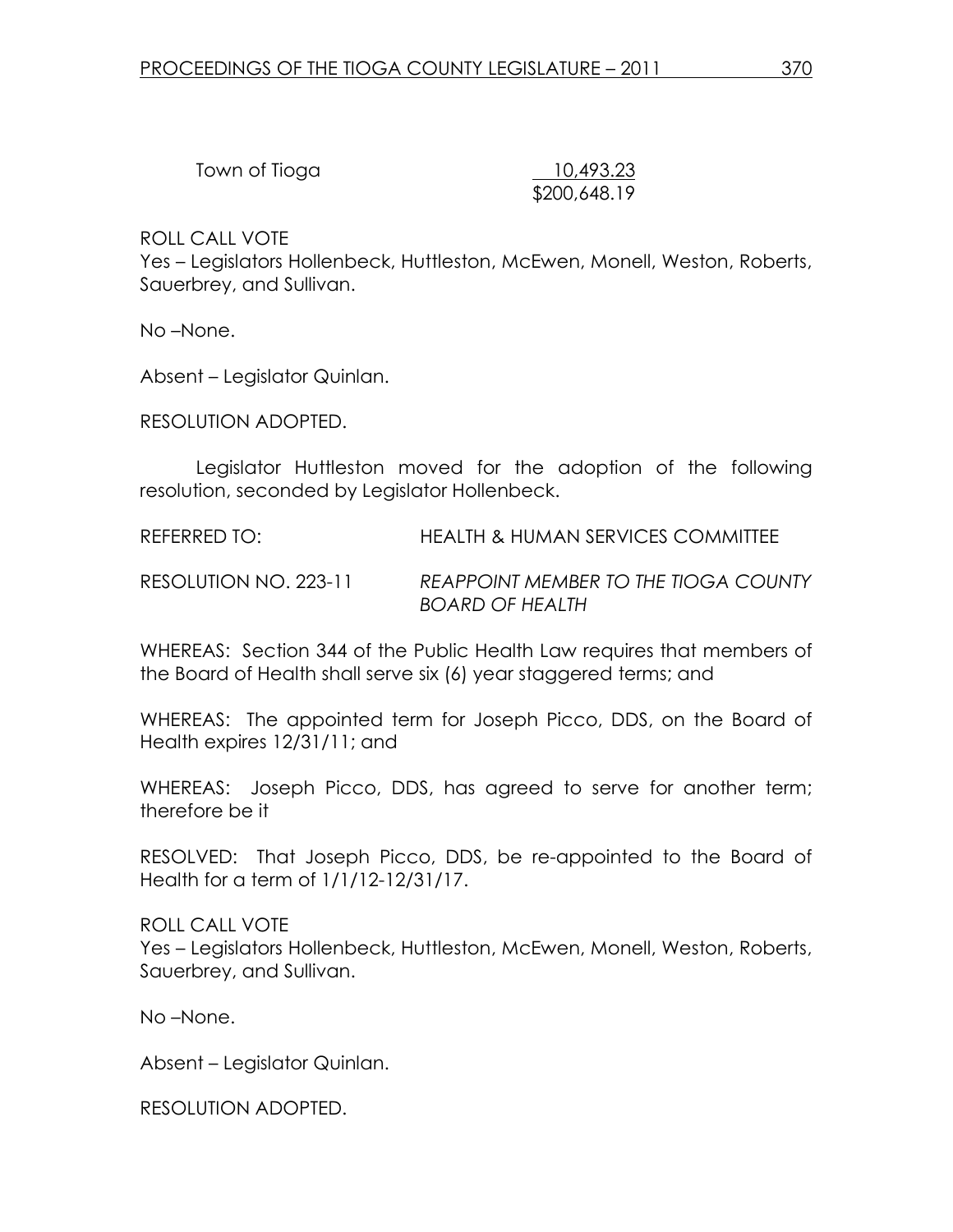Legislator Sullivan moved for the adoption of the following resolution, seconded by Legislator McEwen.

| <b>REFERRED TO:</b> | <b>ED&amp;P COMMITTEE</b> |
|---------------------|---------------------------|
|                     |                           |

RESOLUTION NO. 224-11 APPOINT ALTERNATE MEMBER TO THE TIOGA COUNTY PLANNING BOARD

WHEREAS: Nichole Wayman, at-large, alternate member on the Tioga County Planning Board has resigned; and

WHEREAS: The Tioga County Planning Board has found Jason Bellis willing and able to serve this unexpired term; therefore be it

RESOLVED: That the Tioga County Legislature appoint Jason Bellis to the Tioga County Planning Board, to replace and fulfill Nichole Wayman's unexpired term of 1/1/10 – 12/31/12.

ROLL CALL VOTE Yes – Legislators Hollenbeck, Huttleston, McEwen, Monell, Weston, Roberts, Sauerbrey, and Sullivan.

No –None.

Absent – Legislator Quinlan.

RESOLUTION ADOPTED.

 Legislator McEwen moved for the adoption of the following resolution, seconded by Legislator Hollenbeck.

| REFERRED TO:          | ADMINISTRATIVE SERVICES COMMITEE<br><b>FINANCE COMMITTEE</b>                                     |
|-----------------------|--------------------------------------------------------------------------------------------------|
| RESOLUTION NO. 225-11 | AUTHORIZE TRANSFER OF FUNDS FOR<br>PURCHASE OF EQUIPMENT FOR THE<br><b>COUNTY CLERK'S OFFICE</b> |

WHEREAS: The County Clerks office is responsible for the recording, filing and maintaining of public records for Tioga County; and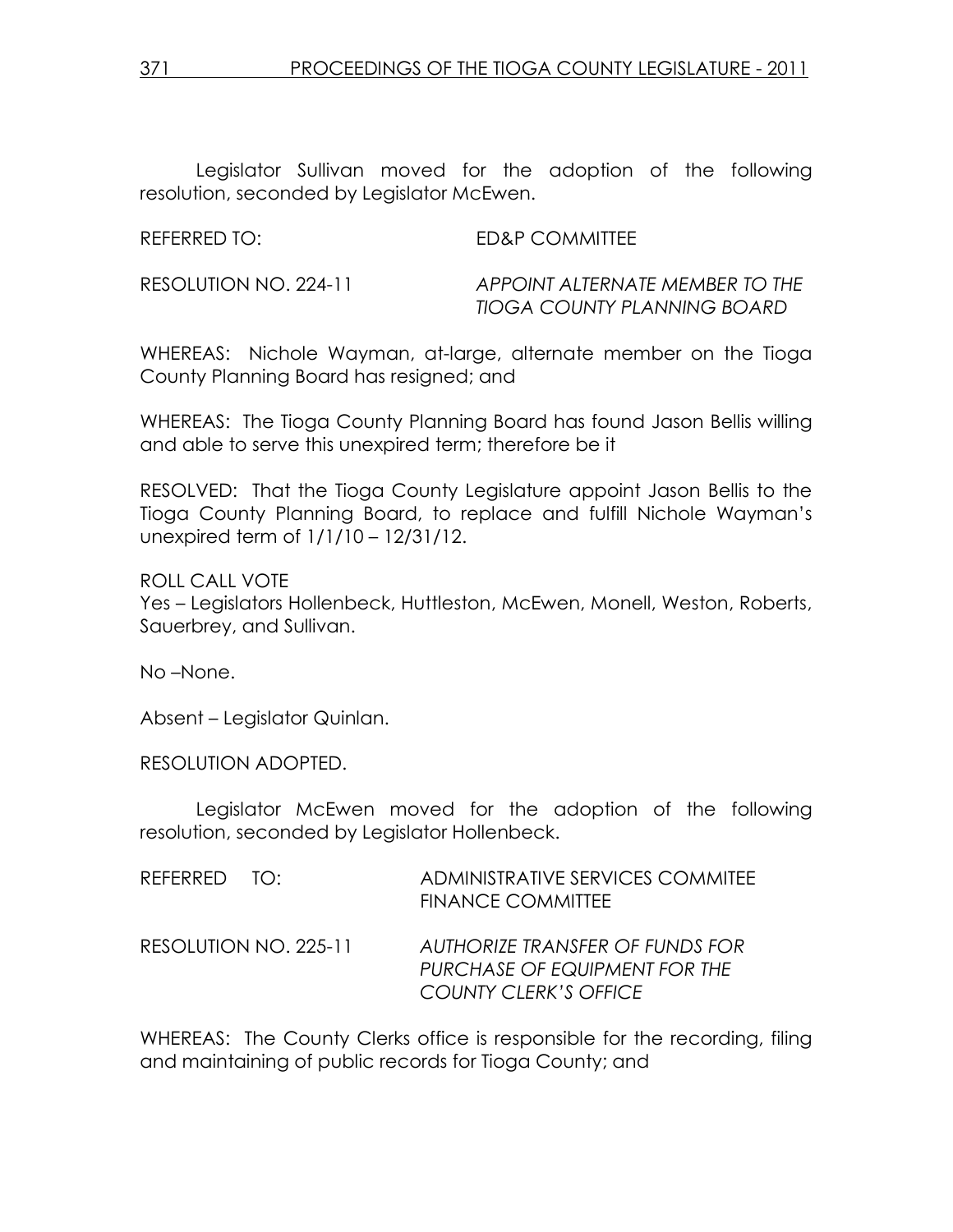WHERAS: The current scanner image quality is not clear and is unable to image the volume of documents necessary to produce a clear digital image of the civil files. The IT Director has recommended replacement due to the age of the equipment; and

WHEREAS: The Tioga County Clerk expense account does not have existing funds in the account for the purchase of this equipment; and

WHEREAS: The Tioga County Information Technology Department has approved the purchase; be it therefore

RESOLVED: That the County Clerk be authorized to purchase said scanner and that the following sums be transferred:

|     | From: County Clerk Account A1410.40-420<br>County Clerk Account A1410.40-520<br>County Clerk Account A1410.40-733 | \$3,000.00<br>\$1,000.00<br>\$300.00 |
|-----|-------------------------------------------------------------------------------------------------------------------|--------------------------------------|
| To: | Transfer to Capital Account A9950.93                                                                              | \$4,300.00                           |
|     | From: Interfund Transfer Account H5031.30                                                                         | \$4,300.00                           |
| To: | County Clerk Capital Account H1410.21                                                                             | \$4,300.00                           |

ROLL CALL VOTE

Yes – Legislators Hollenbeck, Huttleston, McEwen, Monell, Weston, Roberts, Sauerbrey, and Sullivan.

No –None.

Absent – Legislator Quinlan.

RESOLUTION ADOPTED.

 Legislator McEwen moved for the adoption of the following resolution, seconded by Legislator Sauerbrey.

| REFERRED TO:          | LEGAL/FINANCE COMMITTEE                             |
|-----------------------|-----------------------------------------------------|
| RESOLUTION NO. 226-11 | <b>TRANSFER OF FUNDS</b><br><b>ASSIGNED COUNSEL</b> |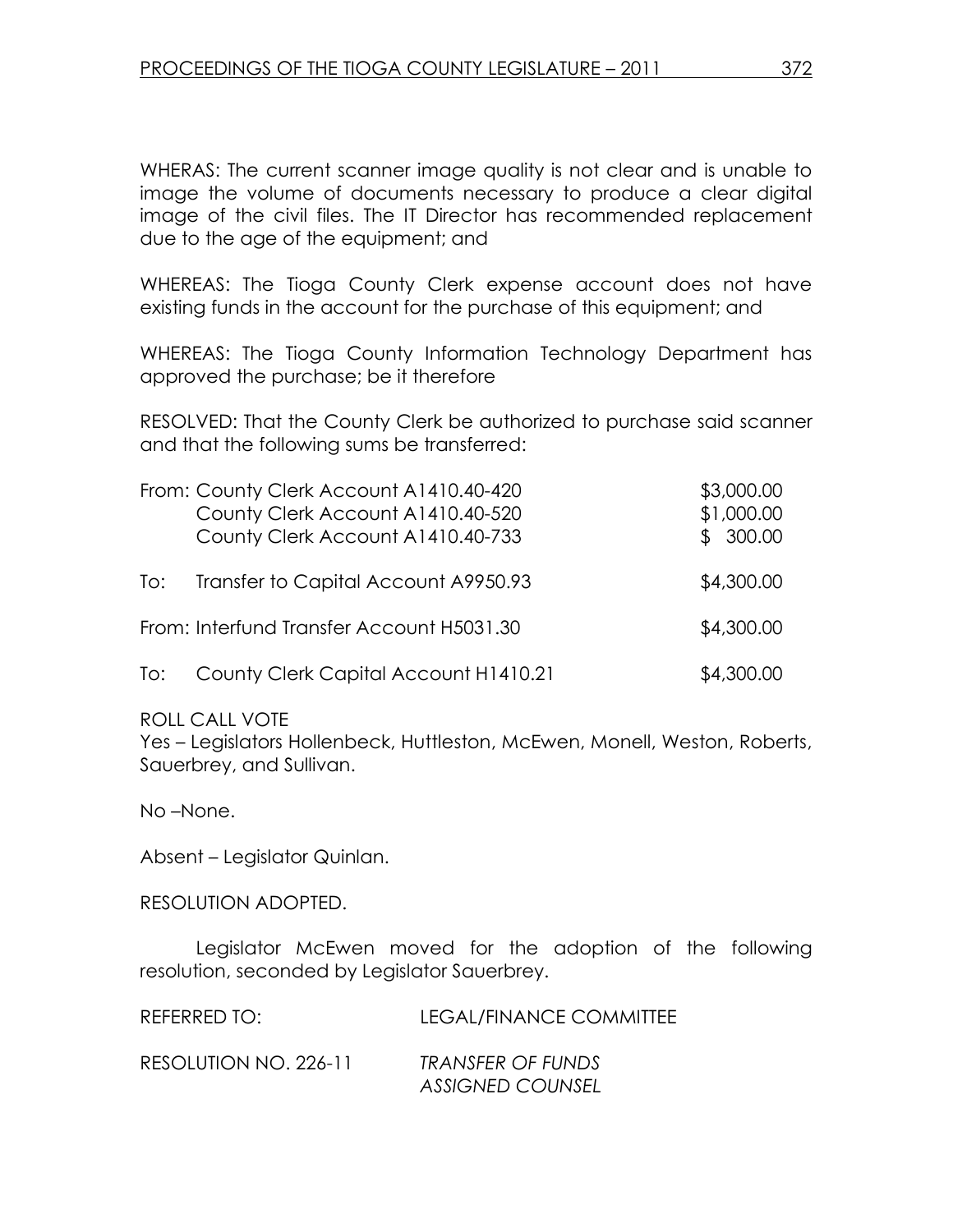WHEREAS: The Assigned Counsel has had an increase in number of cases recently; and

WHEREAS : The Assigned Counsel budget will not be sufficient until the end of the year and needs to have funds transferred; therefore be it

RESOLVED: That the amount of \$25,000 be transferred from Contingency Account A1990.40-715 to Assigned Counsel Account A1172.40-30.

ROLL CALL VOTE Yes – Legislators Hollenbeck, Huttleston, McEwen, Monell, Weston, Roberts, Sauerbrey, and Sullivan.

No –None.

Absent – Legislator Quinlan.

RESOLUTION ADOPTED.

 Legislator McEwen moved for the adoption of the following resolution, seconded by Legislator Hollenbeck.

REFERRED TO **FINANCE/LEGAL COMMITTEE** RESOLUTION NO. 227-11 APPROPRIATION OF FUNDS FOR LIABILITY INSURANCE FUND

WHEREAS: The Liability Insurance Fund has received an invoice from NYMIR for a \$50,000 deductible that the County is responsible for; NYMIR paid damages of \$400,000; and

WHEREAS: Sufficient funds do not exist in the insurance Claims and Judgments account to meet these obligations and money needs to be transferred from the Liability Fund Balance; therefore be it

RESOLVED: That the Judgments and Claims account be appropriated as follows:

From: Fund Balance CI909.00 \$27,000

To: Judgments and Claims CI1930.40-270 \$27,000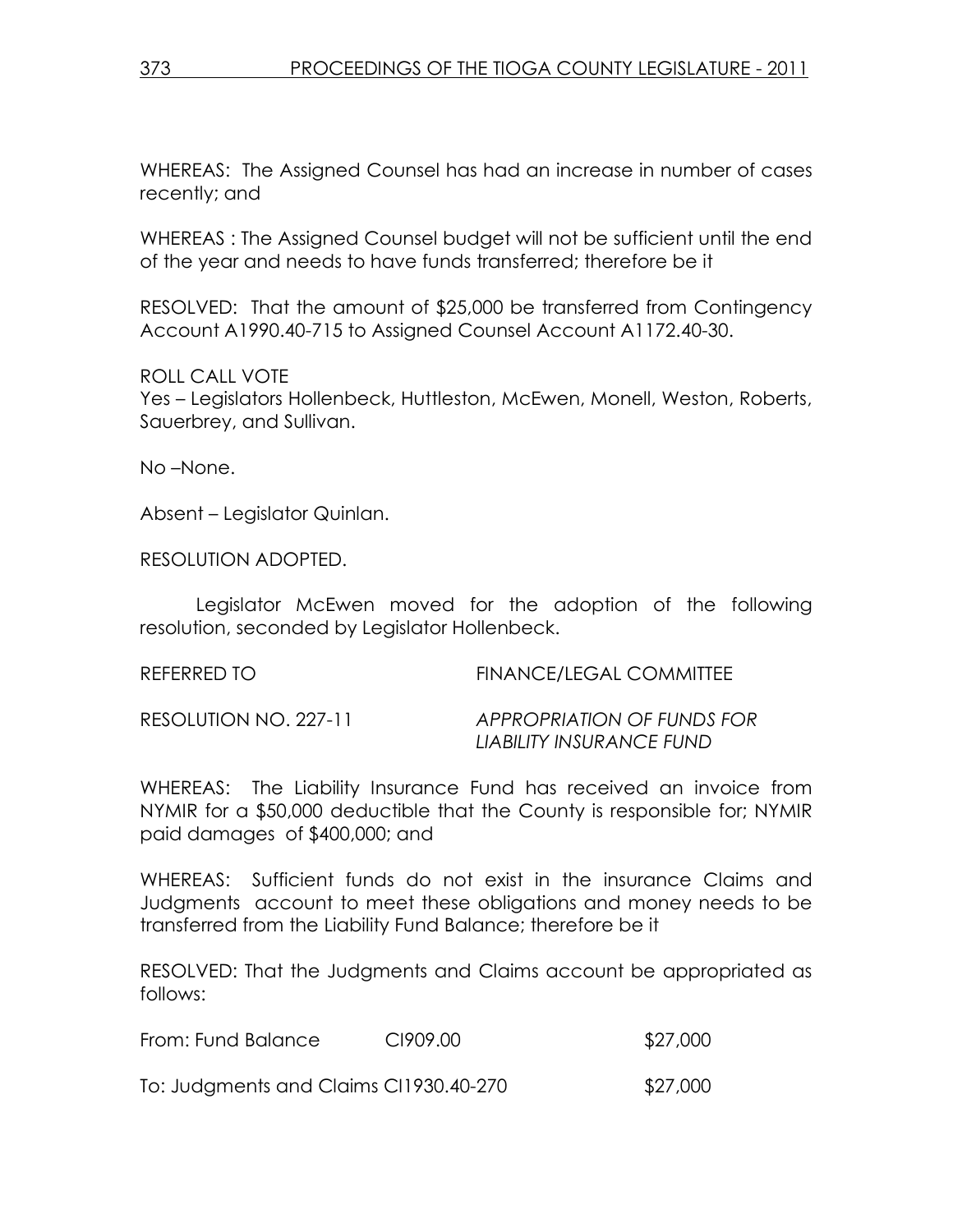ROLL CALL VOTE

Yes – Legislators Hollenbeck, Huttleston, McEwen, Monell, Weston, Roberts, Sauerbrey, and Sullivan.

No –None.

Absent – Legislator Quinlan.

RESOLUTION ADOPTED.

 Legislator Sauerbrey moved for the adoption of the following resolution, seconded by Legislator Huttleston.

REFERRED TO **PUBLIC SAFETY COMMITTEE**  FINANCE COMMITTEE RESOLUTION NO. 228-11 APPROPRIATION OF FUNDS FOR-

BUREAU OF FIRE 2010 NYS HAZ-MAT - SHSP GRANT

WHEREAS: The Bureau of Fire has been awarded a NYS Homeland Security SHSP Haz-Mat Grant in the amount of \$38,225; and

WHEREAS: This funding now needs to be appropriated in the Bureau of Fire Budget to be used on Hazardous Materials Equipment for the Tioga County Hazardous Materials Team; be it therefore

RESOLVED: That the Homeland Security Haz-Mat Grant (Project # HM10- 1025-E00) be appropriated as follows:

| From: State Aid-Fire SH08-HM09-1009-E00 | A3307.00 | \$38,225 |
|-----------------------------------------|----------|----------|
|-----------------------------------------|----------|----------|

To: Fire SH08-HM09-1009-E00 A3990.20-230 \$38,225

ROLL CALL VOTE

Yes – Legislators Hollenbeck, Huttleston, McEwen, Monell, Weston, Roberts, Sauerbrey, and Sullivan.

No –None.

Absent – Legislator Quinlan.

RESOLUTION ADOPTED.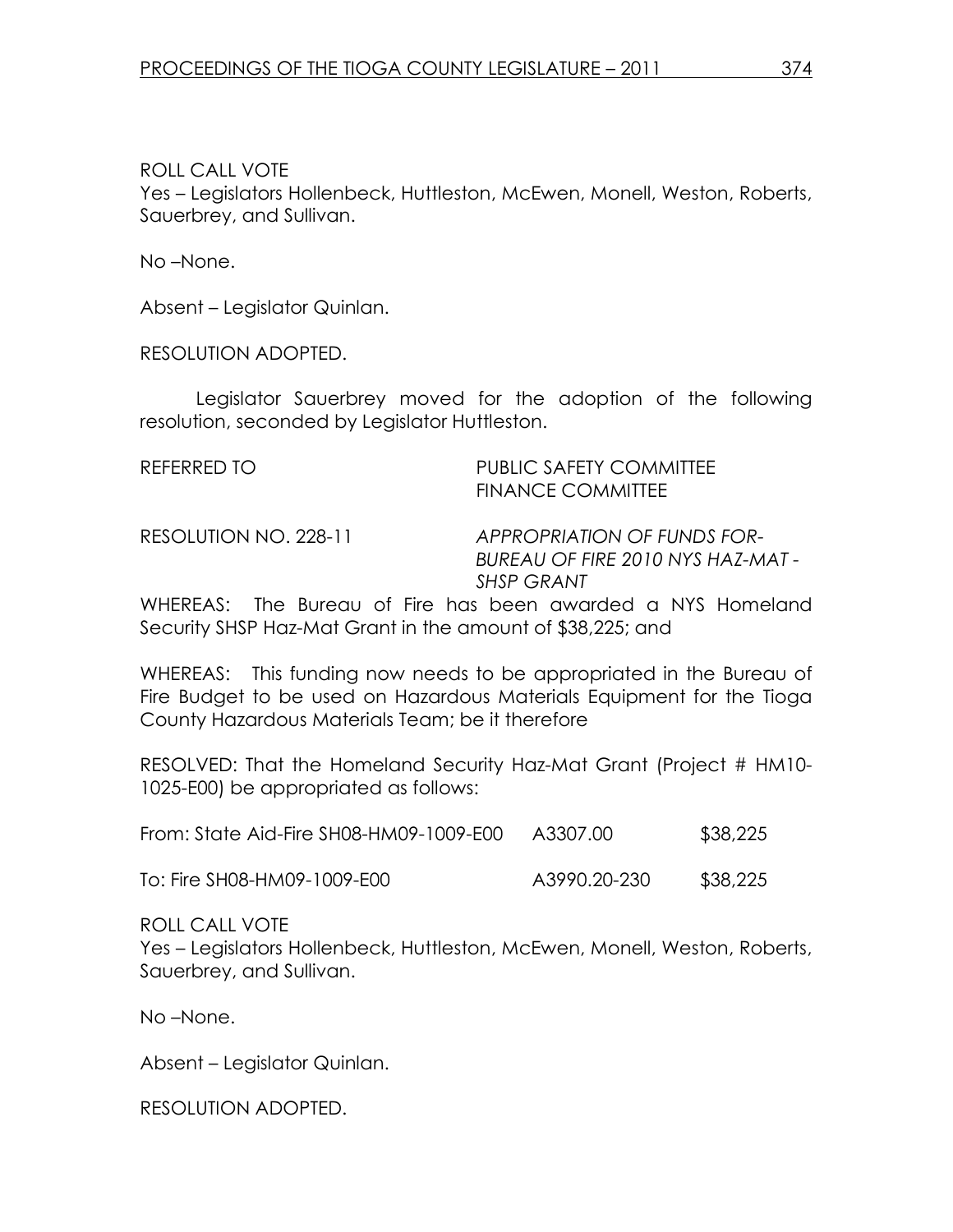Legislator Sauerbrey moved for the adoption of the following resolution, seconded by Legislator Huttleston.

## REFERRED TO: PUBLIC SAFETY COMMITTEE

RESOLUTION NO. 229-11 ALLOW THE COUNTY FIRE COORDINATOR TO APPLY FOR GRANT FUNDING UNDER THE 2011 NYS HOMELAND SECURITY HAZ-MAT GRANT PROGRAM

WHEREAS: The New York State Office of Homeland Security is Offering a 2011 Haz-Mat Grant Program; and

WHEREAS: The expense of necessary equipment to be used by the Tioga County Haz-Mat Team during times of a large Hazardous Materials incident is beyond the means of the yearly Bureau of Fire operating budget; therefore be it

RESOLVED: That the Tioga County Fire Coordinator be able to apply for and accept, after approval of the County Attorney, Hazardous Materials Grant Funding as both Primary and Secondary applicants, along with other members of the Central New York Hazardous Materials Response Consortium, under the currently available New York State Office of Homeland Security 2011 Haz-Mat Grant Program. This grant is to provide needed equipment for the Tioga County Haz-Mat Team.

ROLL CALL VOTE

Yes – Legislators Hollenbeck, Huttleston, McEwen, Monell, Weston, Roberts, Sauerbrey, and Sullivan.

No –None.

Absent – Legislator Quinlan.

RESOLUTION ADOPTED.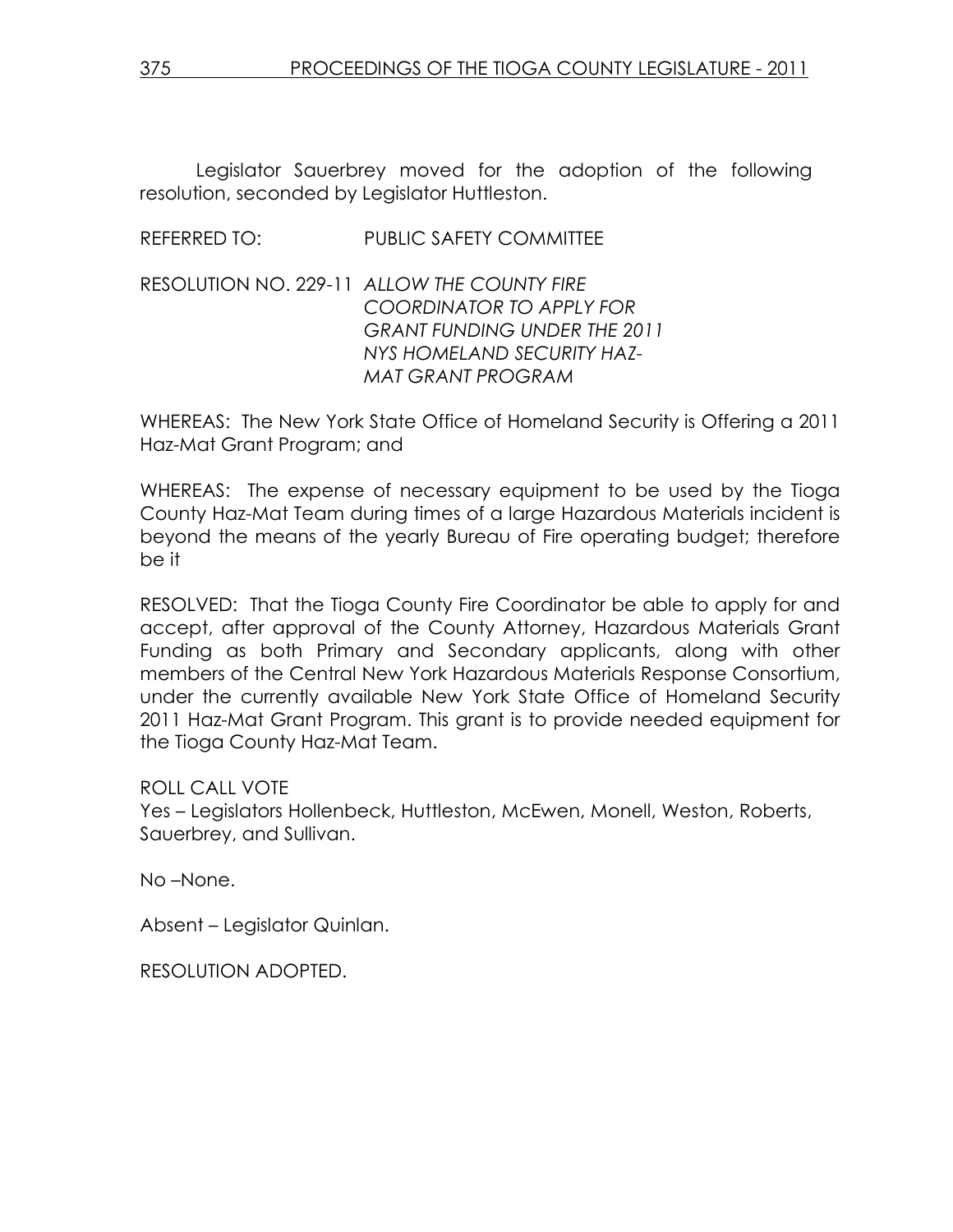Legislator Sauerbrey moved for the adoption of the following resolution, seconded by Legislator McEwen.

| REFERRED TO:          | <b>PUBLIC SAFETY COMMITTEE</b>                       |
|-----------------------|------------------------------------------------------|
| RESOLUTION NO. 230-11 | AUTHORIZE CONTRACT FOR INMATE<br><b>MEDICAL CARE</b> |

WHEREAS: The Sheriff's Office contracts with Correctional Medical Care Inc. (CMC) to provide medical care to the inmates of the Tioga County Jail; and

WHEREAS: The Sheriff's Office is desirous to extend the current contract one additional year for an annual fee of \$282,039; and

WHEREAS: Funding for this contract will be appropriated in the 2012 budget and the Tioga County Attorney has approved the agreement that defines the rights and responsibilities of all the parties; be it therefore

RESOLVED: That the Tioga County Legislature authorize the Tioga County Sheriff's Office to enter into a contract with Correctional Medical Care, Inc.

ROLL CALL VOTE Yes – Legislators Hollenbeck, Huttleston, McEwen, Monell, Weston, Roberts, Sauerbrey, and Sullivan.

No –None.

Absent – Legislator Quinlan.

RESOLUTION ADOPTED.

 Legislator Sauerbrey moved for the adoption of the following resolution, seconded by Legislator Monell.

| REFERRED TO:          | PUBLIC SAFETY COMMITTEE                                                       |
|-----------------------|-------------------------------------------------------------------------------|
| RESOLUTION NO. 231-11 | AUTHORIZE CONTRACT FOR UNIFORM<br>DRY CLEANING AND LAUNDRY<br><b>SERVICES</b> |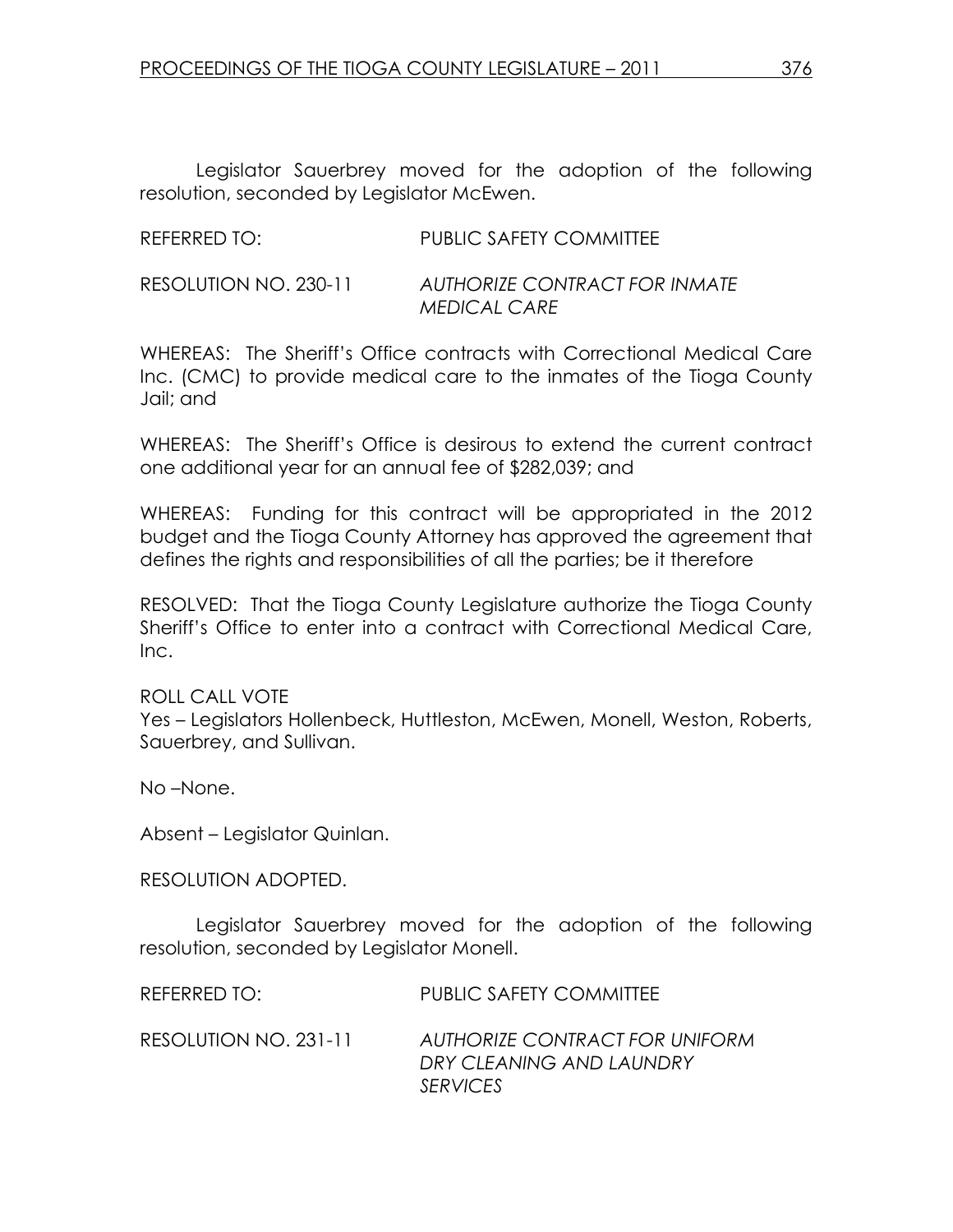WHEREAS: The Sheriff's Office is required to provide uniform Dry Cleaning and Laundry services for uniformed officers; and

WHEREAS: Moreton Cleaners of Waverly, New York has contracted with the Sheriff's Office to provide this service; and

WHEREAS: The Sheriff's Office is desirous to extend the current contract one additional year for an annual fee of \$12,250; and

WHEREAS: Funding for this contract will be appropriated in the 2012 budget and the Tioga County Attorney has approved the agreement that defines the rights and responsibilities of all the parties; be it therefore

RESOLVED: That the Tioga County Legislature authorizes the Tioga County Sheriff's Office to enter into a contract with Moreton Cleaners.

ROLL CALL VOTE Yes – Legislators Hollenbeck, Huttleston, McEwen, Monell, Weston, Roberts, Sauerbrey, and Sullivan.

No –None.

Absent – Legislator Quinlan.

RESOLUTION ADOPTED.

 Legislator Monell moved for the adoption of the following resolution, seconded by Legislator Huttleston.

REFERRED TO: ADMINISTRATIVE SERVICES COMMITTEE

RESOLUTION NO. 232-11 AUTHORIZE 2012 TAX MAP MAINTENANCE CONTRACT

RESOLVED: That the Chair of the Tioga County Legislature is hereby authorized to enter into a Tioga County tax map maintenance contract with MRB Group, for the calendar year 2012 for an annual charge of \$26,520, payable monthly, which contract will provide for straight transfers, transfer splits, filed maps and surveys, revision forms, tax map revisions, inquiries, contract revision and fee, all subject to the approval of the County Attorney.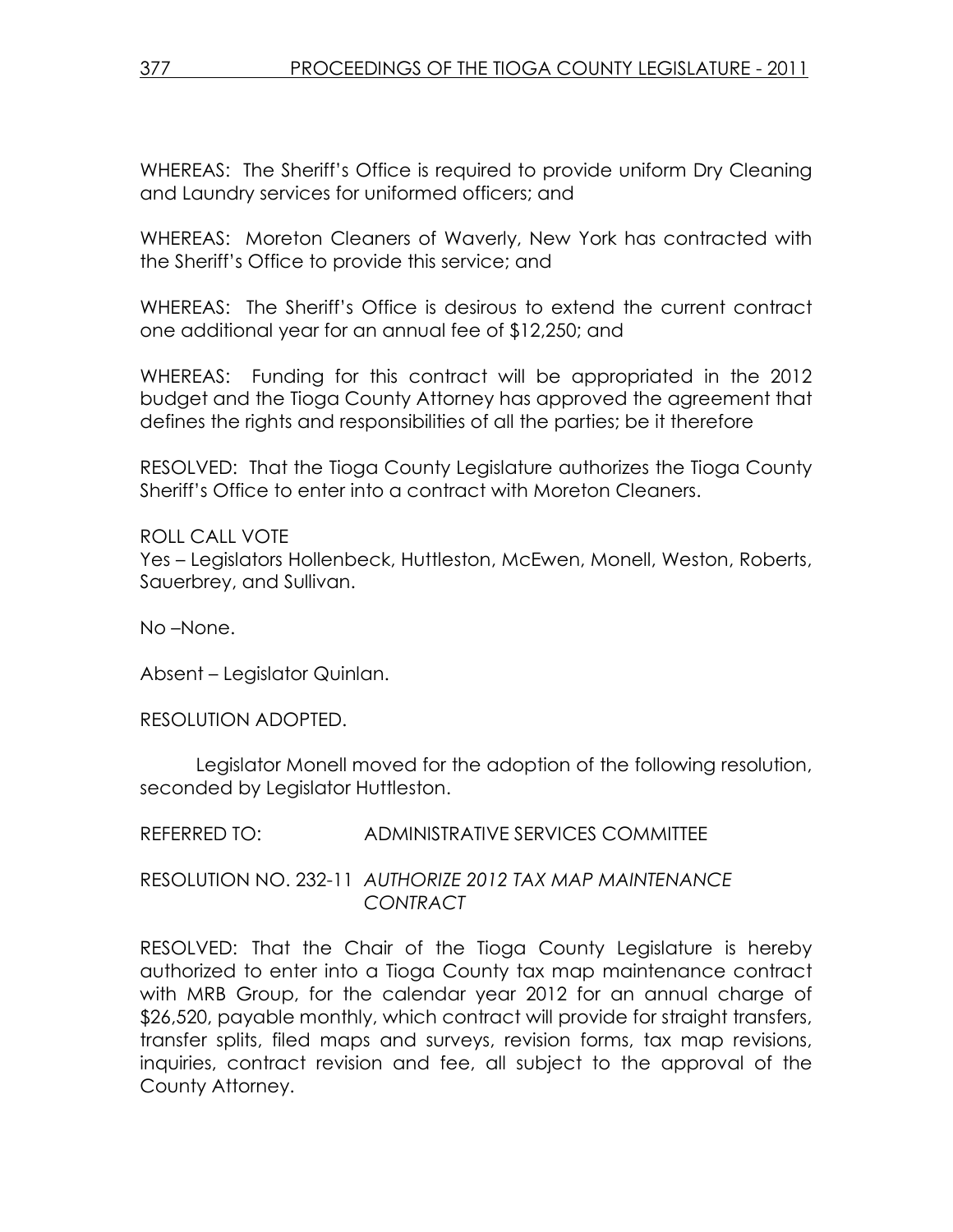## ROLL CALL VOTE

Yes – Legislators Hollenbeck, Huttleston, McEwen, Monell, Weston, Roberts, Sauerbrey, and Sullivan.

No –None.

Absent – Legislator Quinlan.

RESOLUTION ADOPTED.

 Legislator Hollenbeck moved for the adoption of the following resolution, seconded by Legislator Sullivan.

| REFERRED TO:          | PERSONNEL COMMITTEE               |
|-----------------------|-----------------------------------|
| RESOLUTION NO. 233-11 | AMEND COUNTY POLICY 1, SECTION VI |

WHEREAS: When an employee requests a leave of absence for medical reasons, the first twelve weeks are authorized in accordance with the Family/Medical Leave Policy, if qualifying; and

AND SECTION VII

WHEREAS: If the medical leave extends beyond 12 weeks, the Department Head may authorize an additional sixty (60) working days of leave, in accordance with county Policy 1, Section VII; and

WHEREAS: If the medical leave extends beyond the sixty (60) working days granted by the Department Head, the current language in Policy 1 requires a Resolution be presented to the Legislature for approval; and

WHEREAS: There is concern that publicizing the need for a leave due to medical reasons may be a violation of the employees HIPAA rights, or at least their privacy; and

WHEREAS: The possible duration of medical leaves resulting from workrelated injuries are often mandated by law, and in such cases the County is simply rubber-stamping the approval; and

WHEREAS: The County sees it appropriate to change Section VII of County Policy 1 in consideration of the above; and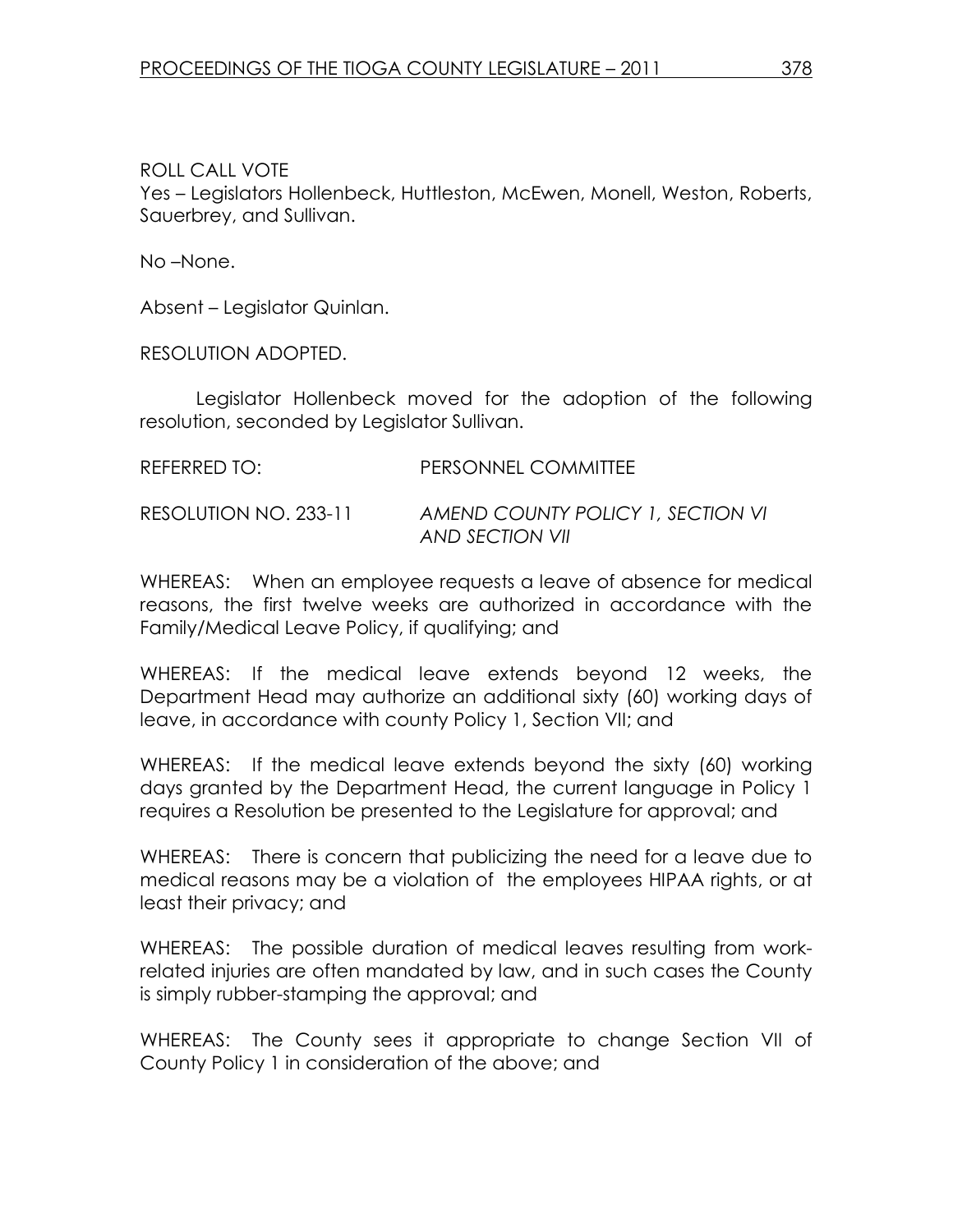WHEREAS: Section VI, paragraph C provides for Personnel to request approval from the standing committee for leaves, the duration of which exceeds one week; and

WHEREAS: This procedure has not been followed due to pragmatic reasons; therefore be it

RESOLVED: That County Policy 1, Section VII: Leaves of Absence in excess of sixty (60) working days shall be revised by removing the reference to "resolution" in the sentence immediately following the heading; and be it further

RESOLVED: That the process outlined in Section VII, A-F shall remain in place; and be it further

RESOLVED: That Section VI, paragraph C be deleted and paragraph D shall become paragraph C; and be it further

RESOLVED: That these changes shall be effective retroactive to November 1, 2011; and be it further

RESOLVED: That the remainder of Policy 1 shall remain in full force and effect.

ROLL CALL VOTE

Yes – Legislators Hollenbeck, Huttleston, McEwen, Monell, Weston, Roberts, Sauerbrey, and Sullivan.

No –None.

Absent – Legislator Quinlan.

RESOLUTION ADOPTED.

 Legislator Hollenbeck moved for the adoption of the following resolution, seconded by Legislator Sullivan.

| REFERRED TO:          | PERSONNEL COMMITTEE                                |
|-----------------------|----------------------------------------------------|
| RESOLUTION NO. 234-11 | AUTHORIZE "BROKER OF RECORD" LETTER<br>(PERSONNEL) |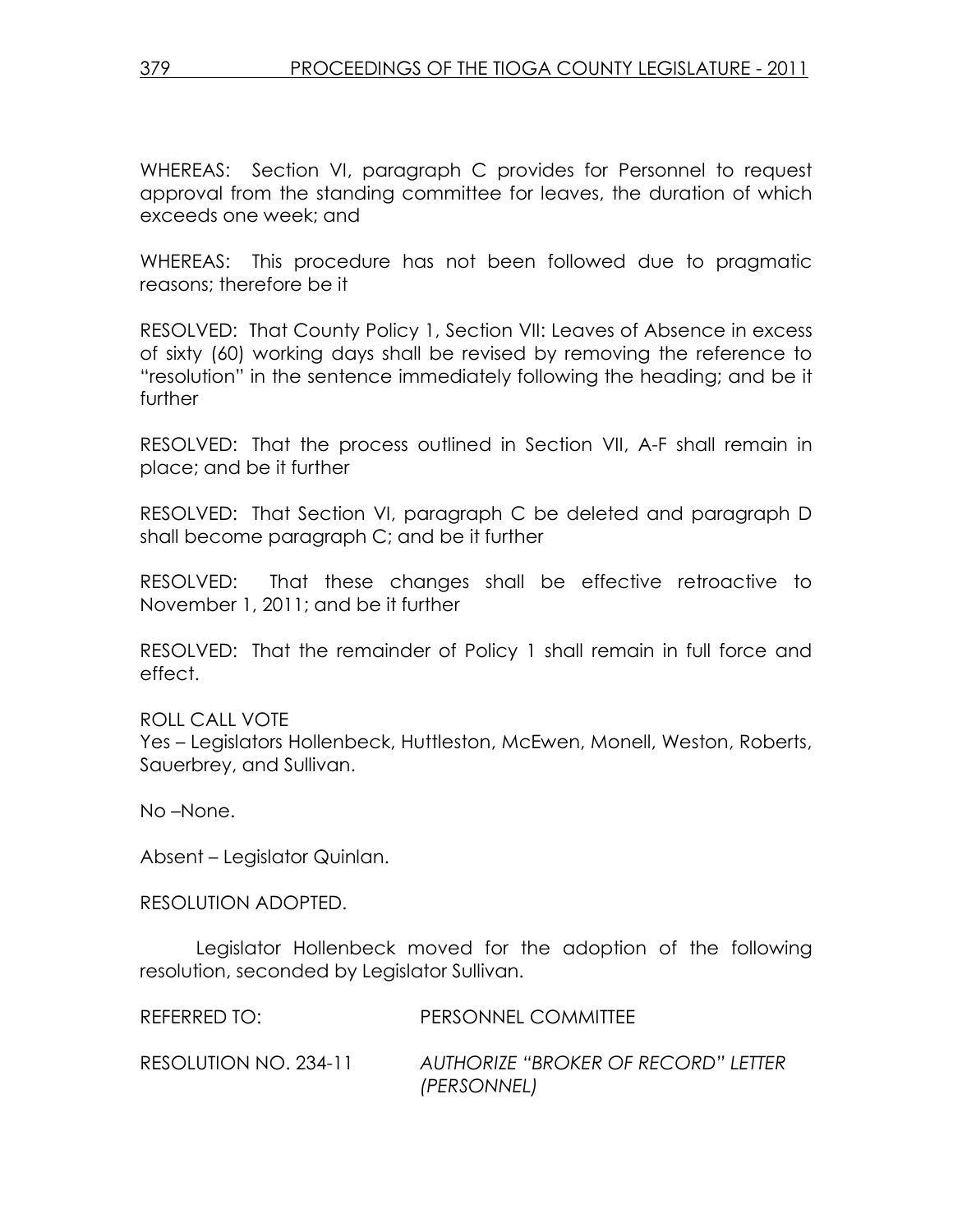WHEREAS: The Anchor Group (dba EBA Services, LLC) has been providing health insurance consulting to the Tioga County Consolidated Municipal Health Insurance Plan for the past several years; and

WHEREAS: The Anchor Group has now requested that Tioga County officially notify Excellus BlueCross/BlueShield of their relationship with Tioga County in order to allow Excellus to release claims data to The Anchor Group; and

WHEREAS: The Personnel Officer and Benefits Manager have found the assistance received from The Anchor Group very beneficial and would like to continue the relationship with The Anchor Group; therefore be it

RESOLVED: That the Personnel Officer is authorized to send a letter to Excellus BlueCross/BlueShield designating EBA Services, LLC as Tioga County's "Broker of Record".

ROLL CALL VOTE Yes – Legislators Hollenbeck, Huttleston, McEwen, Monell, Weston, Roberts, Sauerbrey, and Sullivan.

No –None.

Absent – Legislator Quinlan.

RESOLUTION ADOPTED.

 Legislator Hollenbeck moved for the adoption of the following resolution, seconded by Legislator Sullivan.

| REFERRED TO:          | PERSONNEL COMMITTEE                                                                                |
|-----------------------|----------------------------------------------------------------------------------------------------|
| RESOLUTION NO. 235-11 | <b>CONTRACT WITH EXCELLUS BLUE</b><br>CROSS/BLUE SHIELD TO ADMINISTER HEALTH<br>INSURANCE BENEFITS |

WHEREAS: Tioga County uses the service of Excellus Blue Cross Blue Shield of Central New York to administer health insurance benefits for Tioga County and members of the Tioga County Consolidated Municipal Health Insurance Program (TCCMHIP) including a Medicare Blue PPO plan; and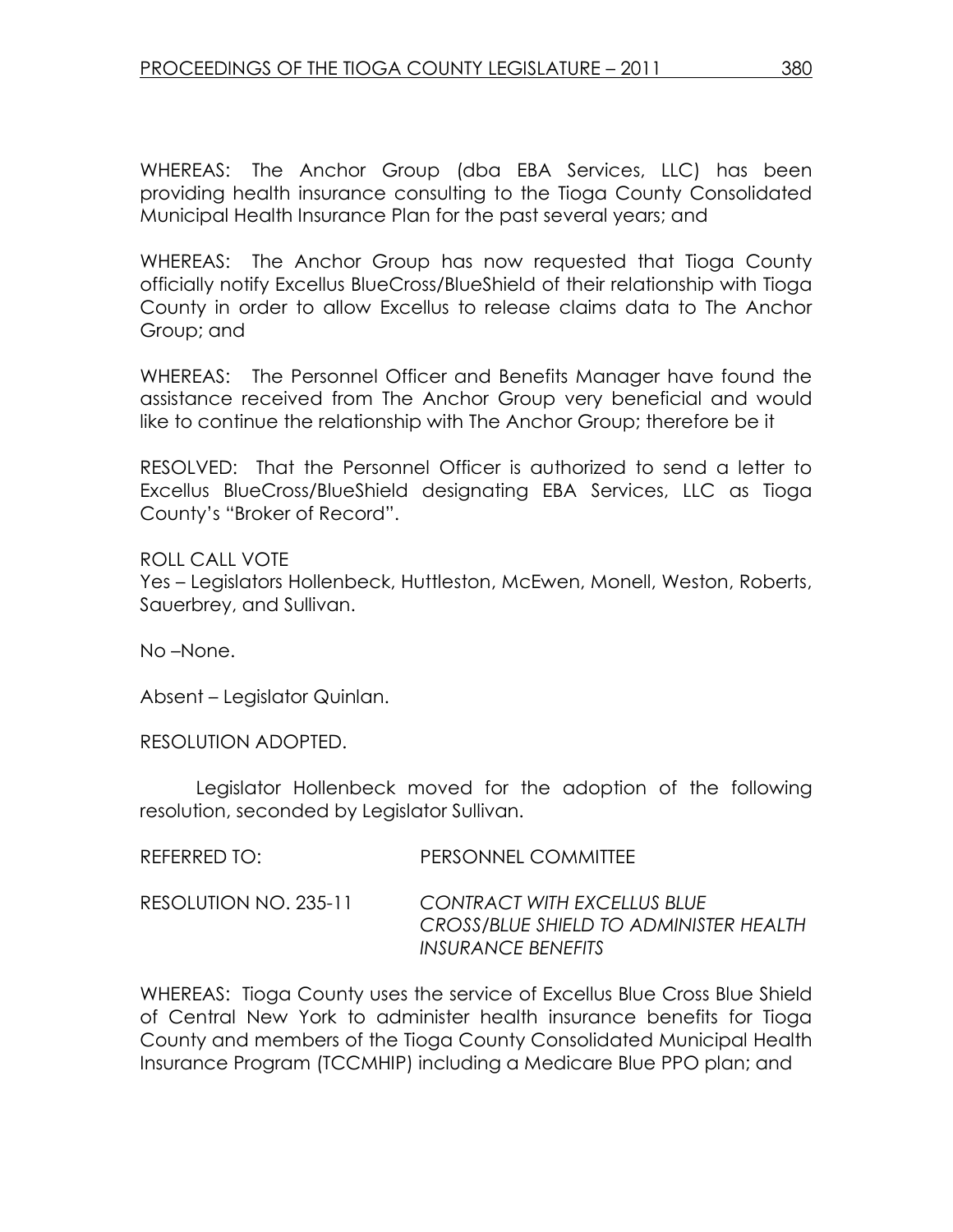WHEREAS: Excellus Blue Cross Blue Shield of Central New York has submitted a new contract to continue administering said programs for the period of January 1, 2012 through December 31, 2012; and

WHEREAS: These are contractual benefits for Tioga County union employees; therefore be it

RESOLVED: That the Tioga County Legislature authorizes the Chair of the Legislature to enter into a contract with Excellus Blue Cross Blue Shield of Central New York, subject to review by the County Attorney, to administer health insurance benefits for Tioga County and other participants in the TCCMHIP for the period January 1, 2012 through December 31, 2012.

ROLL CALL VOTE Yes – Legislators Hollenbeck, Huttleston, McEwen, Monell, Weston, Roberts, Sauerbrey, and Sullivan.

No –None.

Absent – Legislator Quinlan.

RESOLUTION ADOPTED.

 Legislator Hollenbeck moved for the adoption of the following resolution, seconded by Legislator Sauerbrey.

REFERRED TO: PERSONNEL COMMITTEE

RESOLUTION NO. 236-11 CONTRACT WITH EBS-RMSCO, INC. TO ADMINISTER HEALTH REIMBURSEMENT **ACCOUNTS** 

WHEREAS: Resolution 209-11 authorizes Tioga County to contract with EBS-RMSCO to administer the flexible spending program; and

WHEREAS: EBS-RMSCO, Inc. can also administer health reimbursement accounts which can be used for different insurance plans that Tioga County would like to implement; and

WHERAS: The per participant per month fee will be \$4.45 for any employees enrolled in the health reimbursement account and/or the flexible spending program; and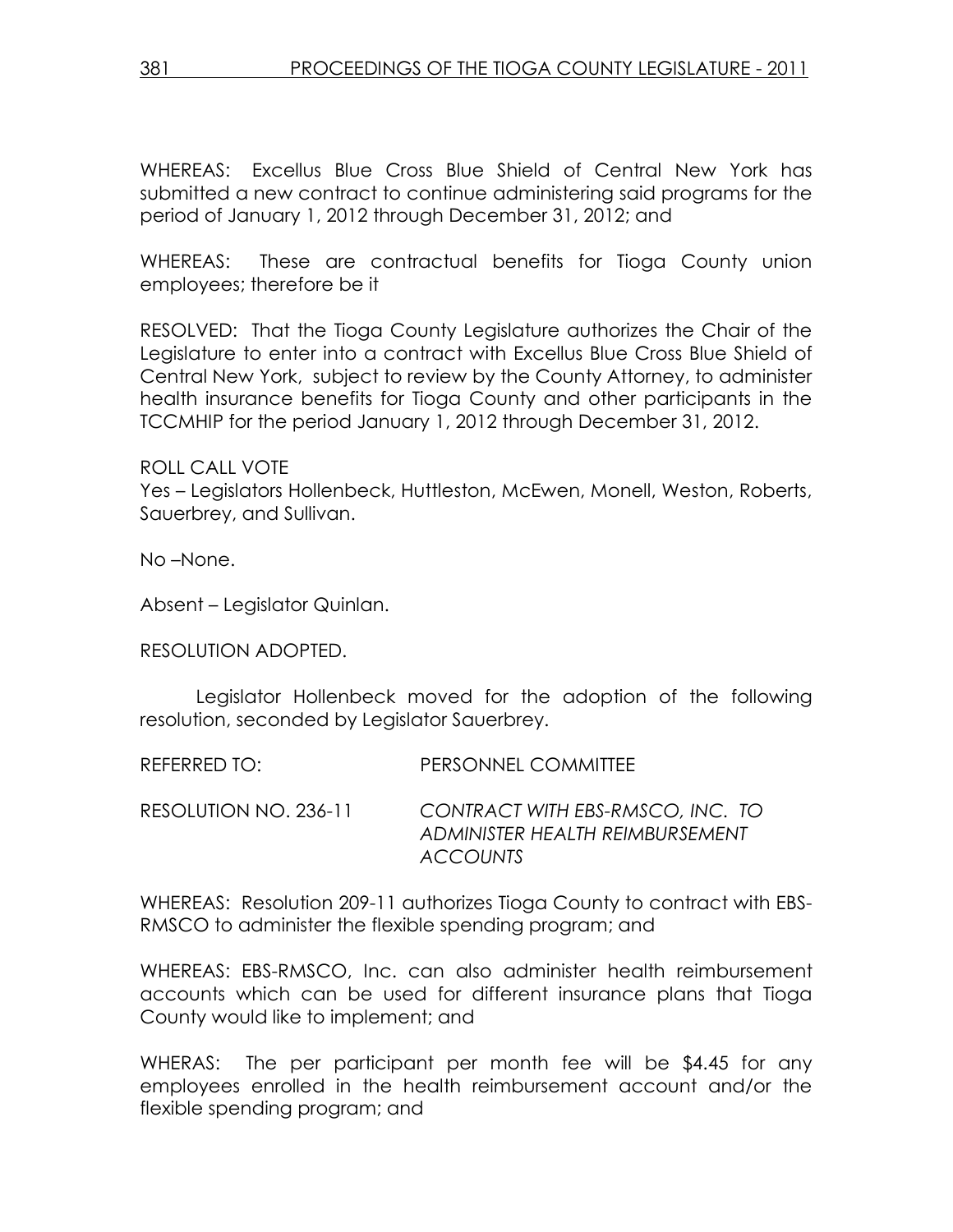WHEREAS: EBS-RMSCO, Inc can also perform all the necessary compliance testing at the following rates:

| Annual Discrimination Testing | \$275.00 |
|-------------------------------|----------|
| Plan Amendments/Restatements  | \$300.00 |
| Preparation of IRS Form 550   | \$300.00 |

And

WHEREAS: Tioga County can save tax dollars on money channeled through a health savings account; therefore be it

RESOLVED: That the Tioga County Legislature authorizes the Chair of the Legislature to enter into a contract with EBS-RMSCO, Inc., subject to review by the County Attorney, for the services stated above for the period of January 1, 2012 through December 31, 2012.

ROLL CALL VOTE Yes – Legislators Hollenbeck, Huttleston, McEwen, Monell, Weston, Roberts, Sauerbrey, and Sullivan.

No –None.

Absent – Legislator Quinlan.

RESOLUTION ADOPTED.

 Legislator Hollenbeck moved for the adoption of the following resolution, seconded by Legislator Sullivan.

| REFERRED TO:          | PERSONNEL COMMITTEE                                                                              |
|-----------------------|--------------------------------------------------------------------------------------------------|
| RESOLUTION NO. 237-11 | RENEW SPECIFIC EXCESS AND EMPLOYERS'<br>LIABILITY INSURANCE FOR WORKERS'<br>COMPENSATION PROGRAM |

WHEREAS: The Tioga County Self-Insurance Plan's excess insurance policy through Safety National Casualty Corp expires December 31, 2011; and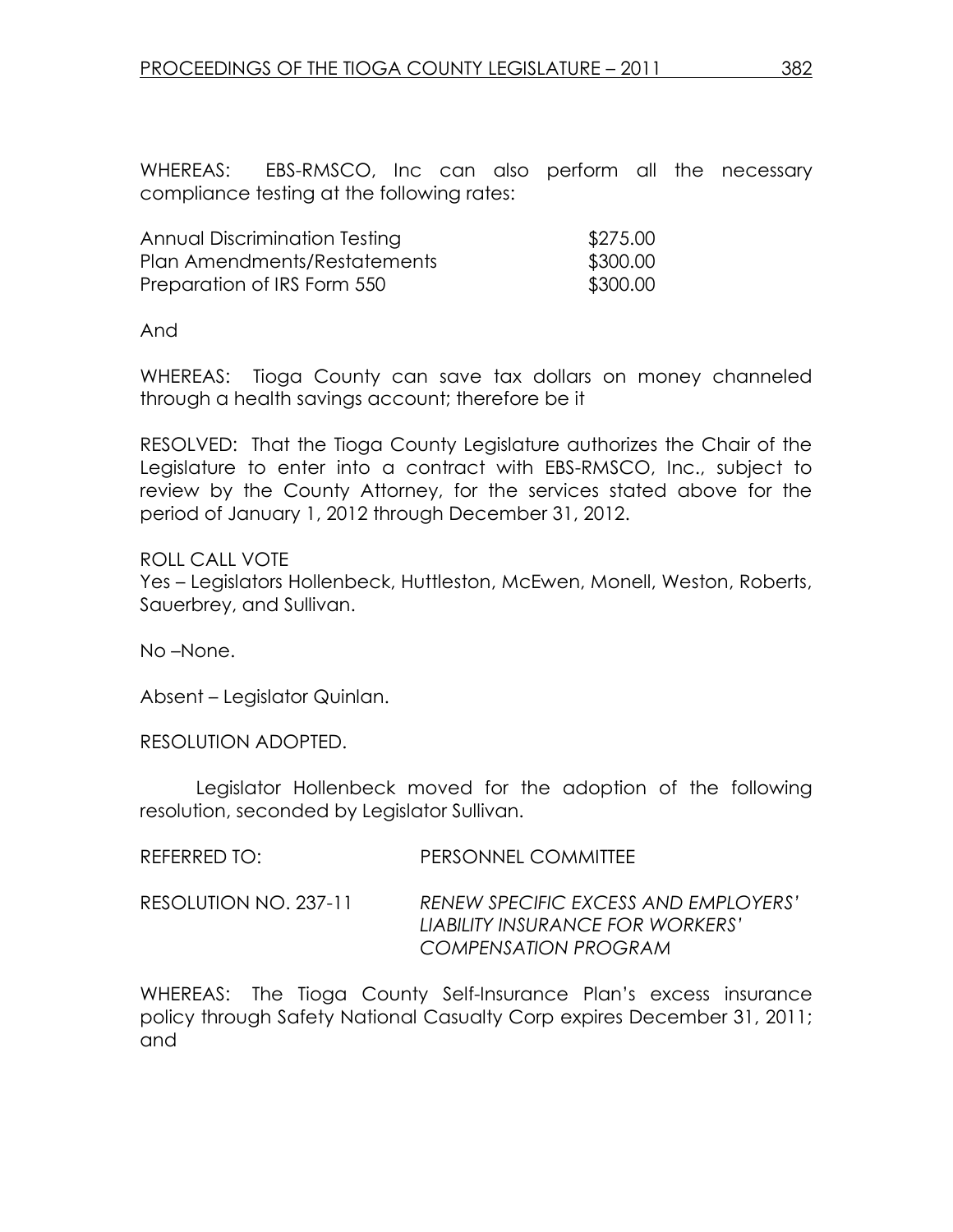WHEREAS: The Tioga County Self-Insurance Plan's employers' liability insurance policy through United States Liability Insurance Co. expires December 31, 2011; and

WHEREAS: The Tioga County Self-Insurance Plan by-laws allow the committee to purchase excess or catastrophic insurance; and

WHEREAS: The continuance of both excess and employers' liability insurance policies help to limit exposure to the Tioga County Self-Insurance Plan; and

WHEREAS: Safety National Casualty Corp. and United States Liability Insurance Co. are both A rated insurance companies and both are licensed in New York State; therefore be it

RESOLVED: That the Tioga County Legislature authorizes the Chair of the Legislature to purchase specific excess insurance from Safety National for the period of January 1, 2012 through December 31, 2012 to be paid for out of the 2012 Tioga County Self-Insurance budget account S1722.40; and be it further

RESOLVED: That the Tioga County Legislature authorizes the Chair of the Legislature to purchase employers' liability insurance from US Liability Insurance for the period of January 1, 2012 through December 31, 2012 to be paid for out of the 2012 Tioga County Self-Insurance budget account S1710.40-270.

ROLL CALL VOTE

Yes – Legislators Hollenbeck, Huttleston, McEwen, Monell, Weston, Roberts, Sauerbrey, and Sullivan.

No –None.

Absent – Legislator Quinlan.

RESOLUTION ADOPTED.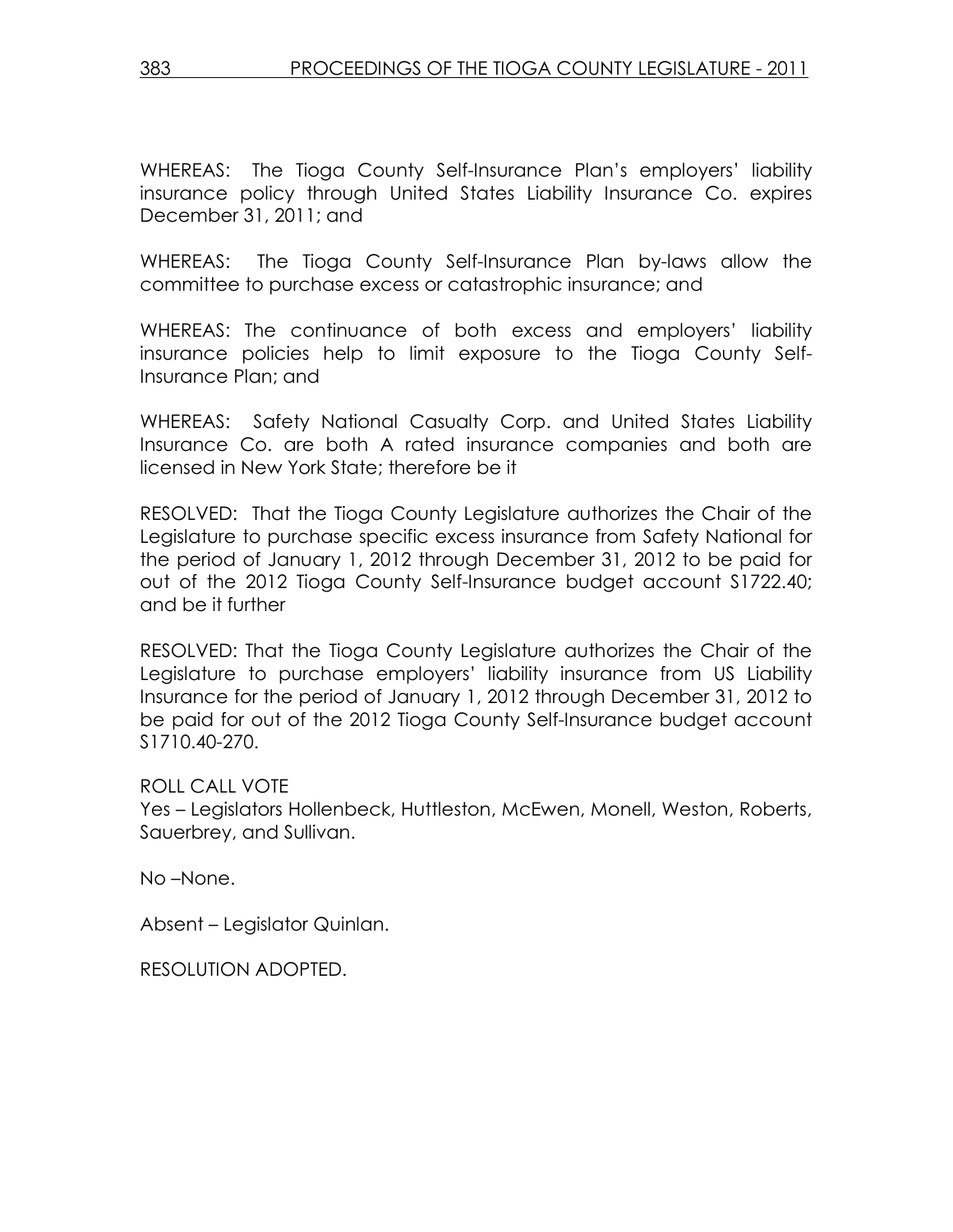Legislator Sauerbrey moved for the adoption of the following resolution, seconded by Legislator Sullivan.

| REFERRED TO:          | LEGISLATIVE WORKSESSION<br>PERSONNEL COMMITTEE                                       |
|-----------------------|--------------------------------------------------------------------------------------|
| RESOLUTION NO. 238-11 | <b>APPOINT DEPUTY CLERK</b><br>TO THE LEGISLATURE AND<br>DEPUTY TIOGA COUNTY AUDITOR |

WHEREAS: The full-time position of Deputy Clerk to the Tioga County Legislature has been vacant since June 20, 2011; and

WHEREAS: The Clerk of the Legislature has identified a candidate for the position who is willing and eligible for appointment; and

WHEREAS: The Deputy Clerk will also serve as Deputy Tioga County Auditor; therefore be it

RESOLVED: That the Tioga County Legislature authorizes the Clerk of the Legislature to appoint Cathy Haskell as Deputy Clerk to the Legislature at an annual, non-union, salary of \$38,262 (\$2,000 of which is for Deputy County Auditor), effective December 5, 2011; and be it further

RESOLVED: That Cathy Haskell be and hereby is appointed Deputy Tioga County Auditor, to act in the absence of the County Auditor effective December 5, 2011, to fill an unexpired term ending December 31, 2011.

ROLL CALL VOTE

Yes – Legislators Hollenbeck, Huttleston, McEwen, Monell, Weston, Roberts, Sauerbrey, and Sullivan.

No –None.

Absent – Legislator Quinlan.

RESOLUTION ADOPTED.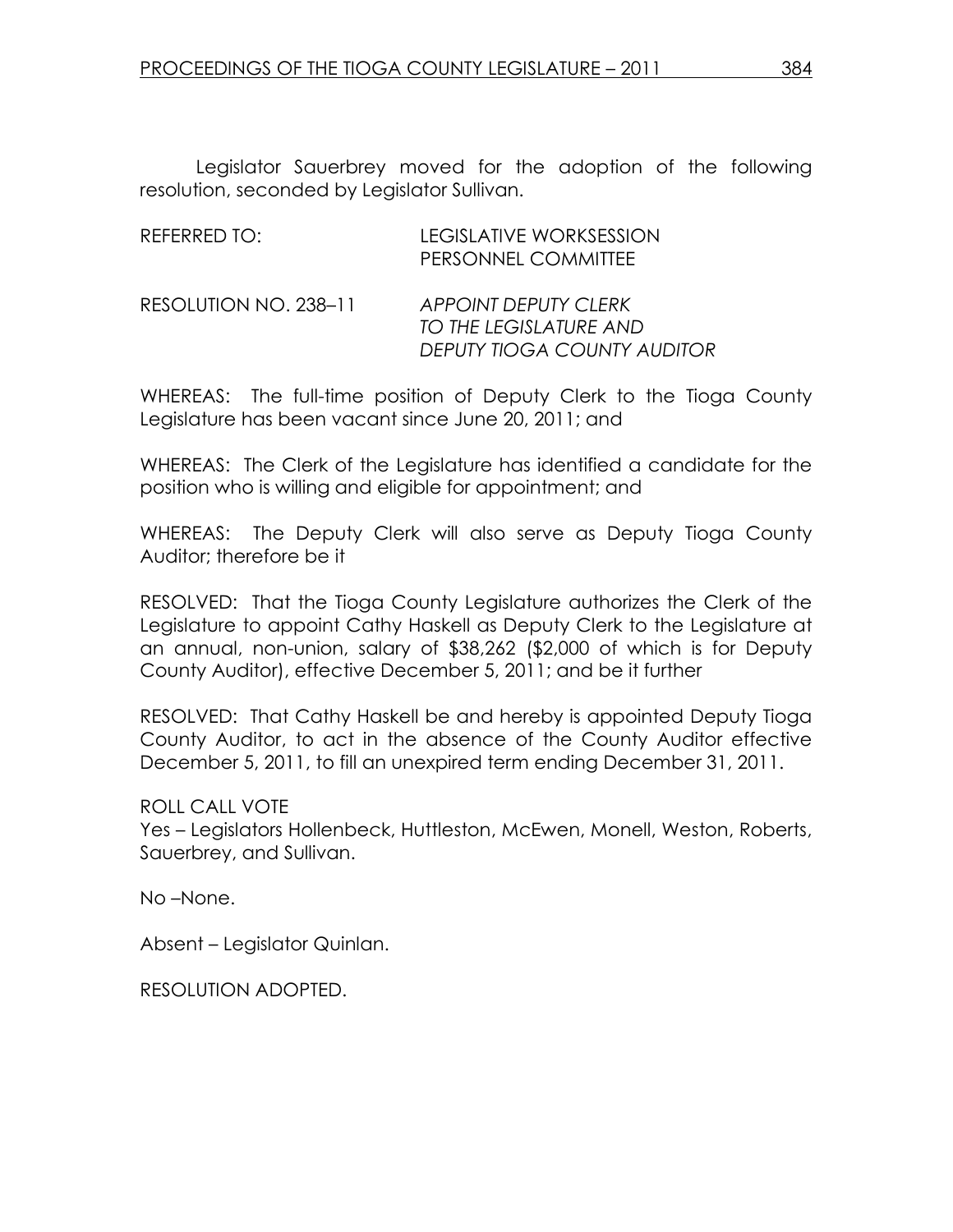Legislator Monell moved for the adoption of the following resolution, seconded by Legislator Sullivan.

## REFERRED TO: ECONOMIC DEVELOPMENT & PLANNING **COMMITTEE** PERSONNEL COMMITTEE

## RESOLUTION NO. 239-11 AUTHORIZATION TO BACKFILL SECRETARY TO ECONOMIC DEVELOPMENT & PLANNING ECONOMIC DEVELOPMENT & PLANNING DEPARTMENT

WHEREAS: The current Secretary to Economic Development & Planning, Cathy Haskell, has accepted the position of Deputy Clerk to the Tioga County Legislature which has been vacant since 6/20/11;

WHEREAS: The Director of Economic Development & Planning received verbal authorization at the 10/6/11 Legislative work session to begin recruiting for his secretarial position in light of Ms. Haskell's movement within County departments which will be effective 12/5/11; and

WHEREAS: The Director of Economic Development & Planning has identified Linda Sampson as a willing and qualified candidate to fill said position; and

WHEREAS: Resolution 156-11 provides an exception to the 90-day hiring delay when an employee moves from one Tioga County Department to another Tioga County Department and into a position which has been vacant at least 90-days; therefore be it

RESOLVED: That the Tioga County Legislature hereby authorizes the Director of Economic Development & Planning to backfill the position of Secretary to Economic Development & Planning with the appointment of Linda Sampson at an annual salary of \$31,000 effective 12/1/11.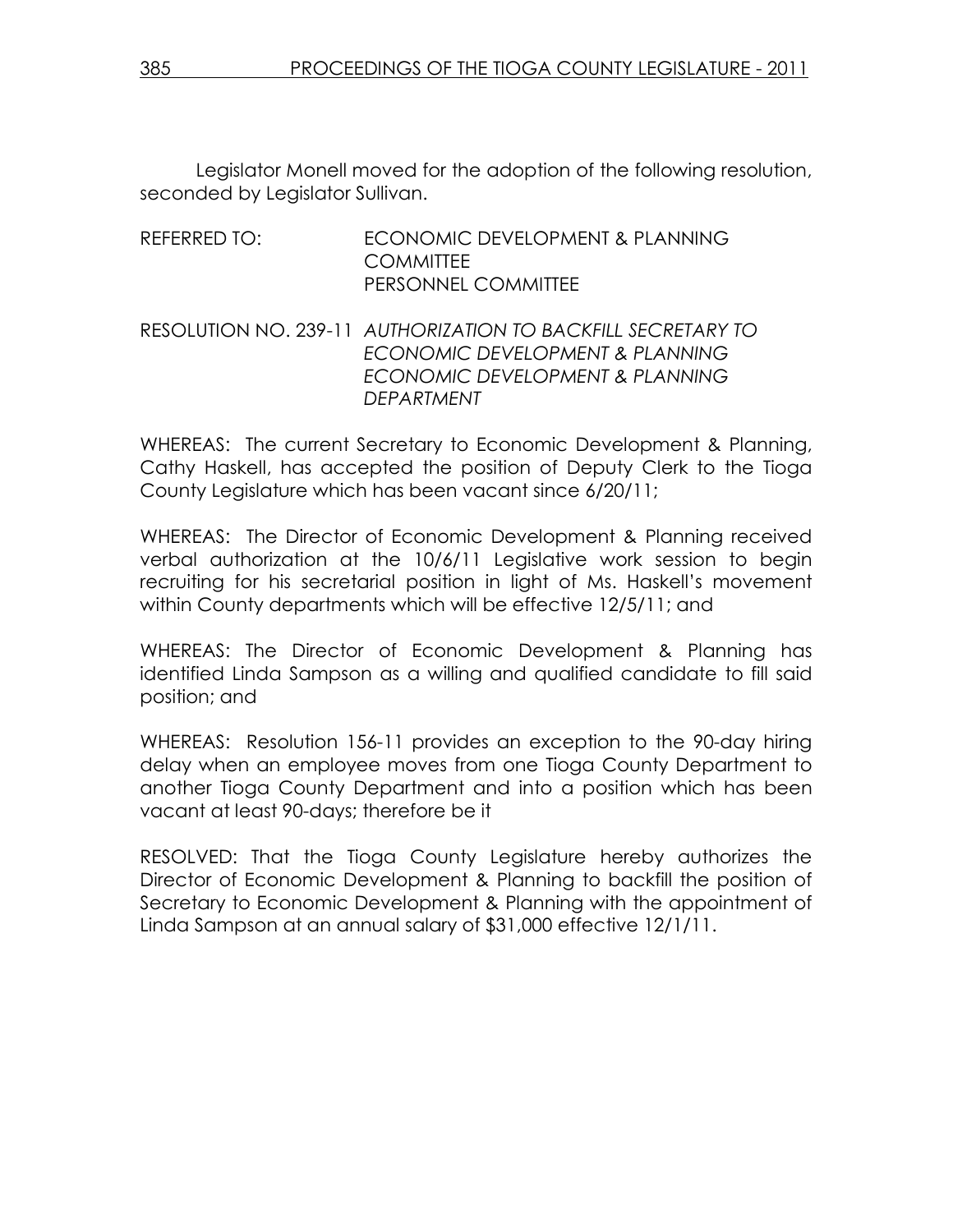ROLL CALL VOTE Yes – Legislators Hollenbeck, Huttleston, McEwen, Monell, Weston, Roberts, Sauerbrey, and Sullivan.

No –None.

Absent – Legislator Quinlan.

RESOLUTION ADOPTED.

 Legislator Huttleston moved for the adoption of the following resolution, seconded by Legislator Hollenbeck.

| REFERRED TO:<br>PERSONNEL COMMITTEE | <b>HEALTH &amp; HUMAN SERVICES COMMITTEE</b>                                                                                  |
|-------------------------------------|-------------------------------------------------------------------------------------------------------------------------------|
| RESOLUTION NO. 240-11               | AUTHORIZATION TO RECLASSIFY SOCIAL<br><b>WORK ASSISTANT II POSITION TO CLINICAL</b><br>SOCIAL WORKER<br><b>MENTAL HYGIENE</b> |

WHEREAS: Legislative approval is required for positions to be reclassified; and

WHEREAS: On 8/30/11, the Personnel Department received a position description questionnaire from the Mental Hygiene Department for a Social Work Assistant II position currently held by Cheryl DeRosa, LMSW; and

WHEREAS: Upon review of the position questionnaire which has been completed by the incumbent, her immediate supervisor, and the Director of Community Services, it has been determined that the current title of Social Work Assistant II is not an adequate reflection of the duties currently being performed; and

WHEREAS: Due to Ms. DeRosa's recent licensure as a master social worker, she has been assigned to provide therapeutic counseling and to conduct clinical assessments for mental hygiene clients which allows the Mental Hygiene Department greater revenue collection potential; therefore be it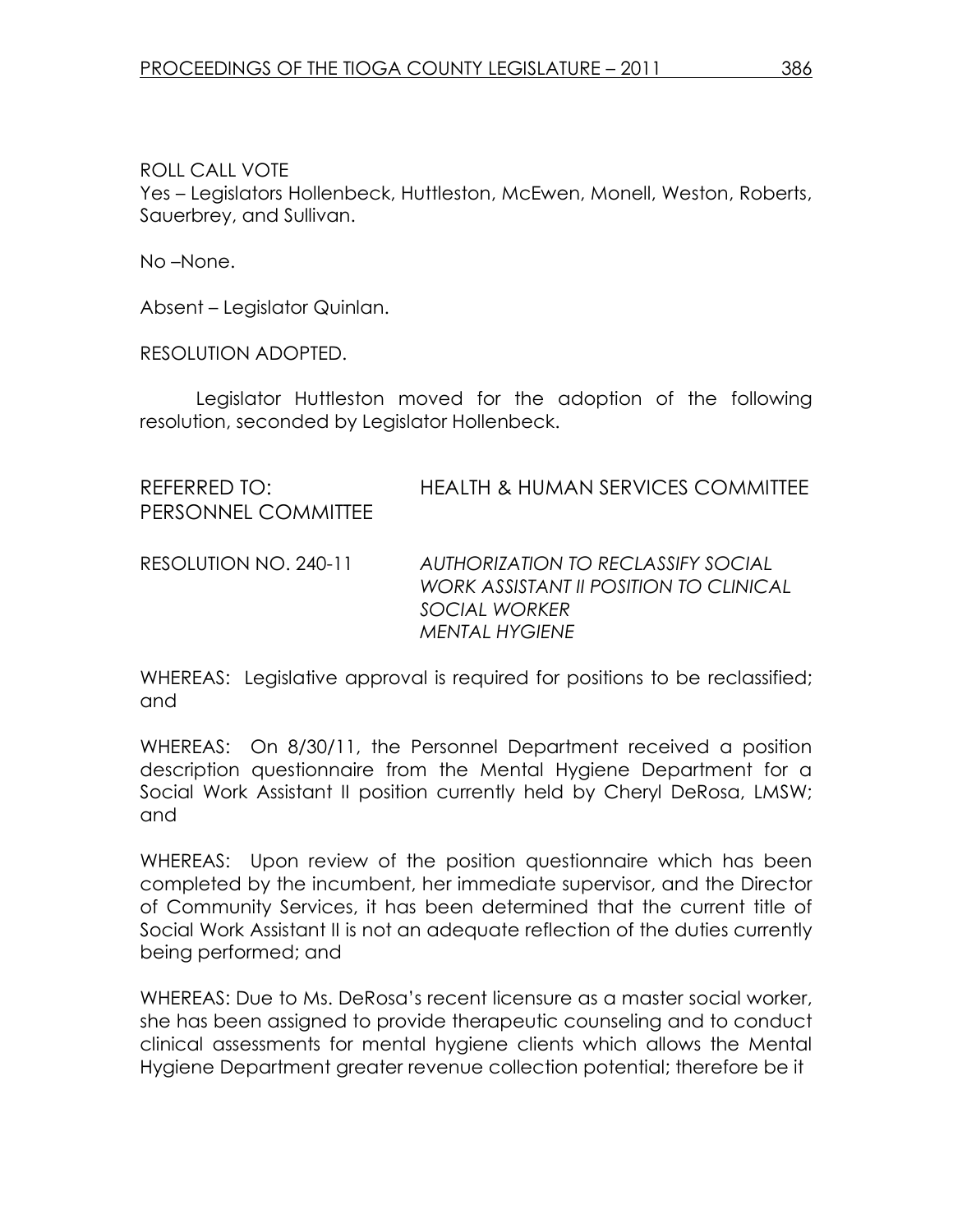RESOLVED: That the Tioga County Legislature authorize Cheryl DeRosa's title of Social Work Assistant II (CSEA salary grade XI) be reclassified to the title of Clinical Social Worker (CSEA salary grade XVI) which is reflective of an annual increase of \$11,178.00; and be it further

RESOLVED: That said reclassification shall be retroactive to 8/30/11 and that Ms. DeRosa's civil service status shall be provisional pending the results of the upcoming civil service examination for Clinical Social Worker.

ROLL CALL VOTE

Yes – Legislators Hollenbeck, Huttleston, McEwen, Monell, Weston, Roberts, Sauerbrey, and Sullivan.

No –None.

Absent – Legislator Quinlan.

RESOLUTION ADOPTED.

 Legislator McEwen made a motion to have the following late-filed resolutions considered, seconded by Legislator Hollenbeck and carried.

 Legislator McEwen moved for the adoption of the following resolution, seconded by Legislator Sauerbrey.

REFERRED TO: FINANCE/LEGAL COMMITTEE RESOLUTION NO. 241-11 AWARD CONTRACT FOR DISASTER RESPONSE AND RECOVERY **CONSULTANT** 

WHEREAS: Tioga County has suffered damage to its buildings and infrastructure as a result of Tropical Storm Lee; and

WHEREAS: Tioga County solicited Requests for Proposals from consultants to assist Tioga County in its recovery efforts; and

WHEREAS: The Committee has reviewed the submissions made in response to the RFP and has made a recommendation to the Tioga County Legislature to select Camp Dresser McKee (CDM) as its consultant; now therefore be it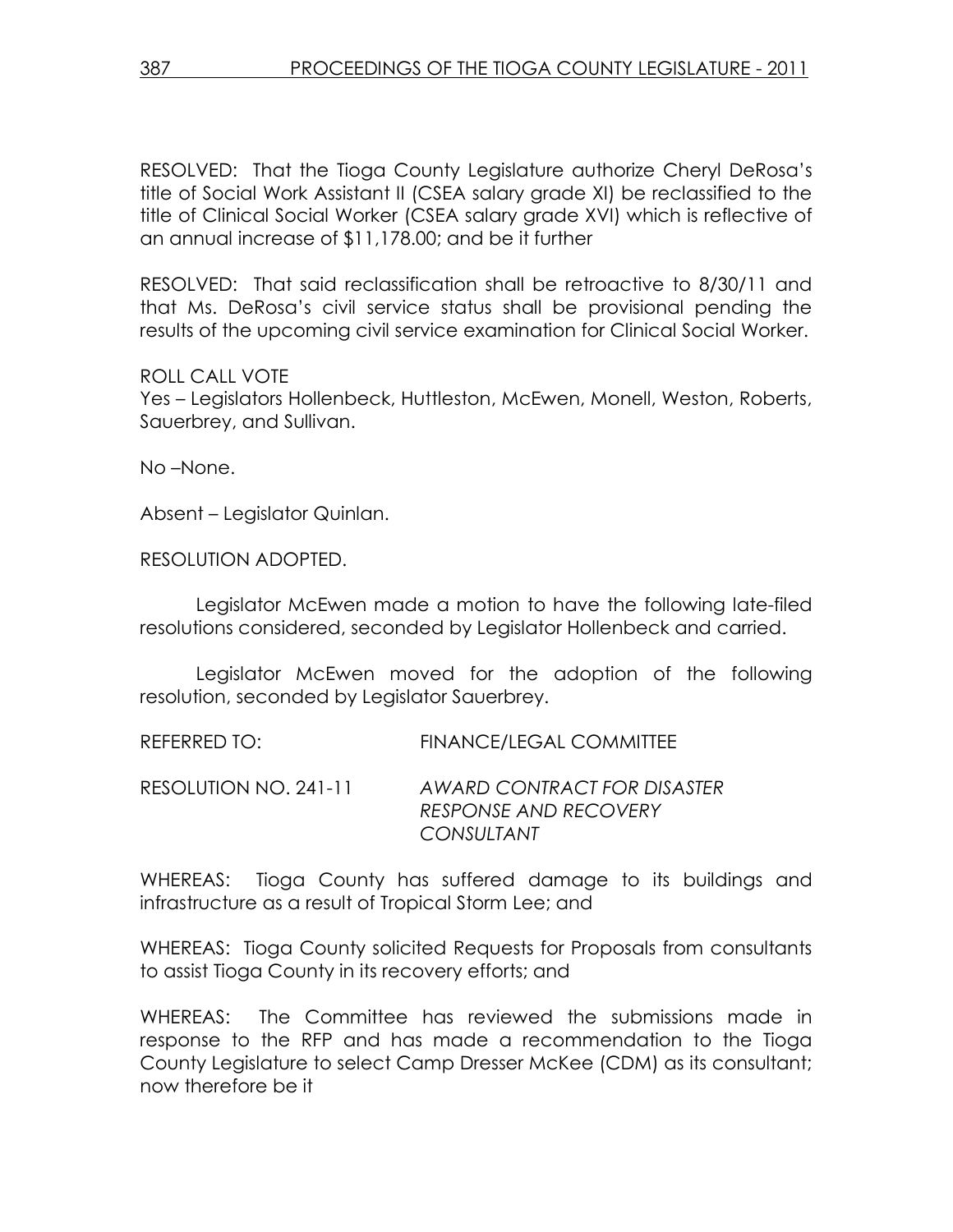RESOLVED: That CDM is hereby selected as Tioga County's consultant for disaster recovery; and be it further

RESOLVED: That the Tioga County Legislature authorizes and directs the Chair of the Tioga County Legislature to enter into a contract with CDM in accordance with the terms of its proposal dated October 31, 2011.

#### ROLL CALL VOTE

Yes – Legislators Hollenbeck, Huttleston, McEwen, Monell, Weston, Sauerbrey, and Sullivan.

No –Legislator Roberts.

Absent – Legislator Quinlan.

RESOLUTION ADOPTED.

 Legislator Sauerbrey moved for the adoption of the following resolution, seconded by Legislator McEwen.

REFERRED TO: PUBLIC SAFETY COMMITTEE

RESOLUTION NO. 242-11 AMEND RESOLUTION 215-11 AUTHORIZE THE SUBMISSION OF MITIGATION GRANT APPLICATION EMERGENCY MANAGEMENT

WHEREAS: Resolution 215-11 requires amendment in a number of areas; and

WHEREAS: Tioga County currently has a Federal Emergency Management Agency (FEMA) approved mitigation plan which has expired; and

WHEREAS: The current plan was scheduled to be updated and rewritten in 2011; and

WHEREAS: The FEMA requirements have changed since the original plan was written; and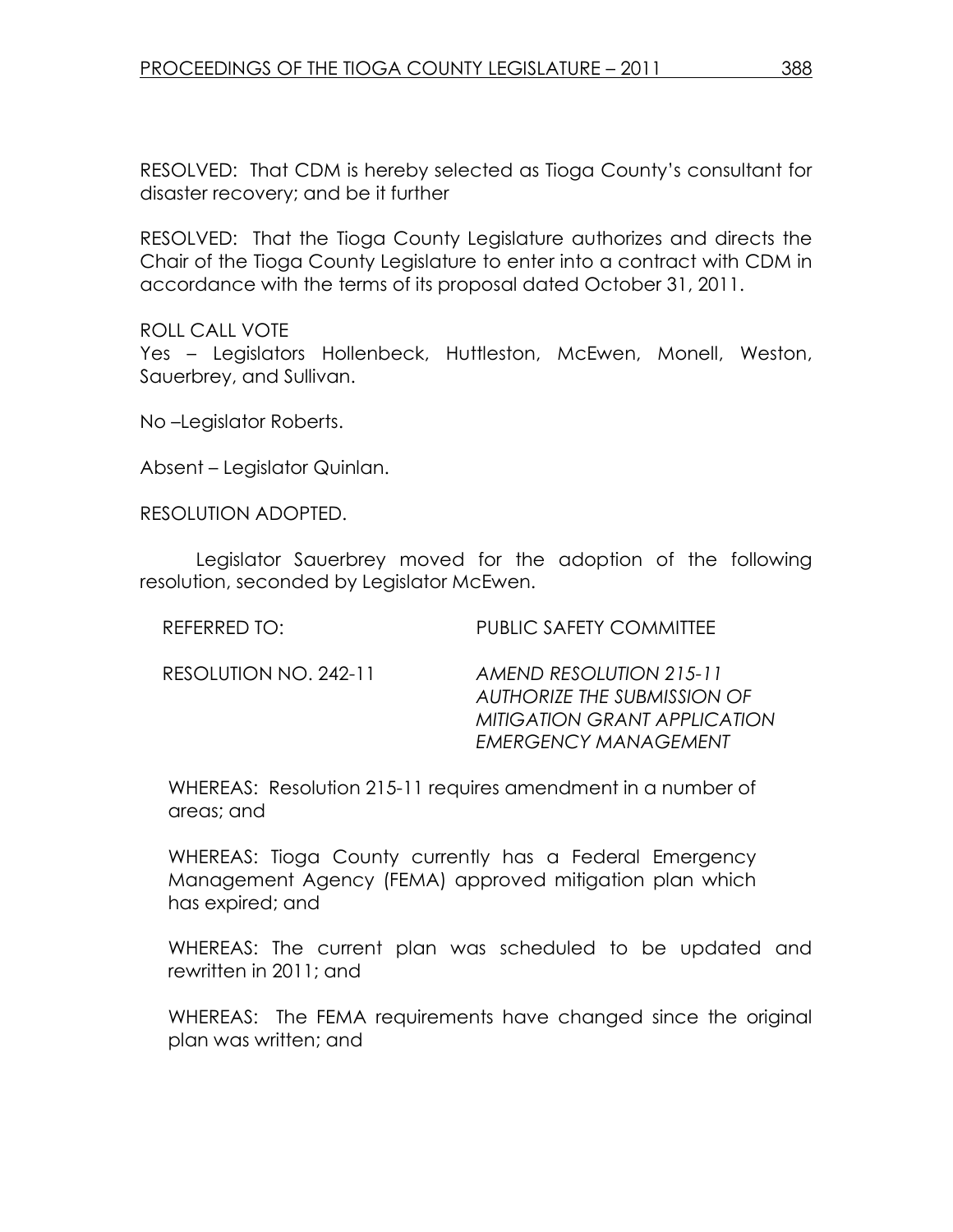WHEREAS: FEMA has given the State Office of Emergency Management (SOEM) monies for local government to utilize these monies for the purpose of writing mitigation grants; and

WHEREAS: Tioga County is eligible for these monies in the form of a 75-25% grant; and

WHEREAS: Due to the complexity and change of requirements to the mitigation plan criteria and process, we have been advised by New York State and FEMA to increase the allotted prior grant from \$20,000 to \$70,000; and

WHEREAS: Due to the fact that the prior application was not approved by FEMA until October 2011, and our current plan expired October 2011, this has created an urgency to expedite the creation and approval of an updated plan by FEMA within a six month period; and

WHEREAS: This is necessary so the mitigation funding to County and local governments may be obtained through the FEMA 406 and 404 process; therefore be it

RESOLVED: That Resolution 215-11 is hereby amended as follows:

RESOLVED: That the Tioga County Emergency Management Office be authorized to apply for a grant up to \$70,000 for the sole purpose of writing an all hazards mitigation plan; and be it further

RESOLVED: That the Tioga County Emergency Management Office be authorized to solicit quotes by way of a Request for Proposals from contractors to write said plan; and be it further

RESOLVED: That the Chair of the Legislature be authorized to be the designated signee to execute any and all documentation necessary to move forward with the grant procedure in an expeditious fashion; and be it further

RESOLVED: That the Director of Emergency Management shall be the Point of Contact for the State Office of Emergency Management (SOEM) and FEMA; and be it further